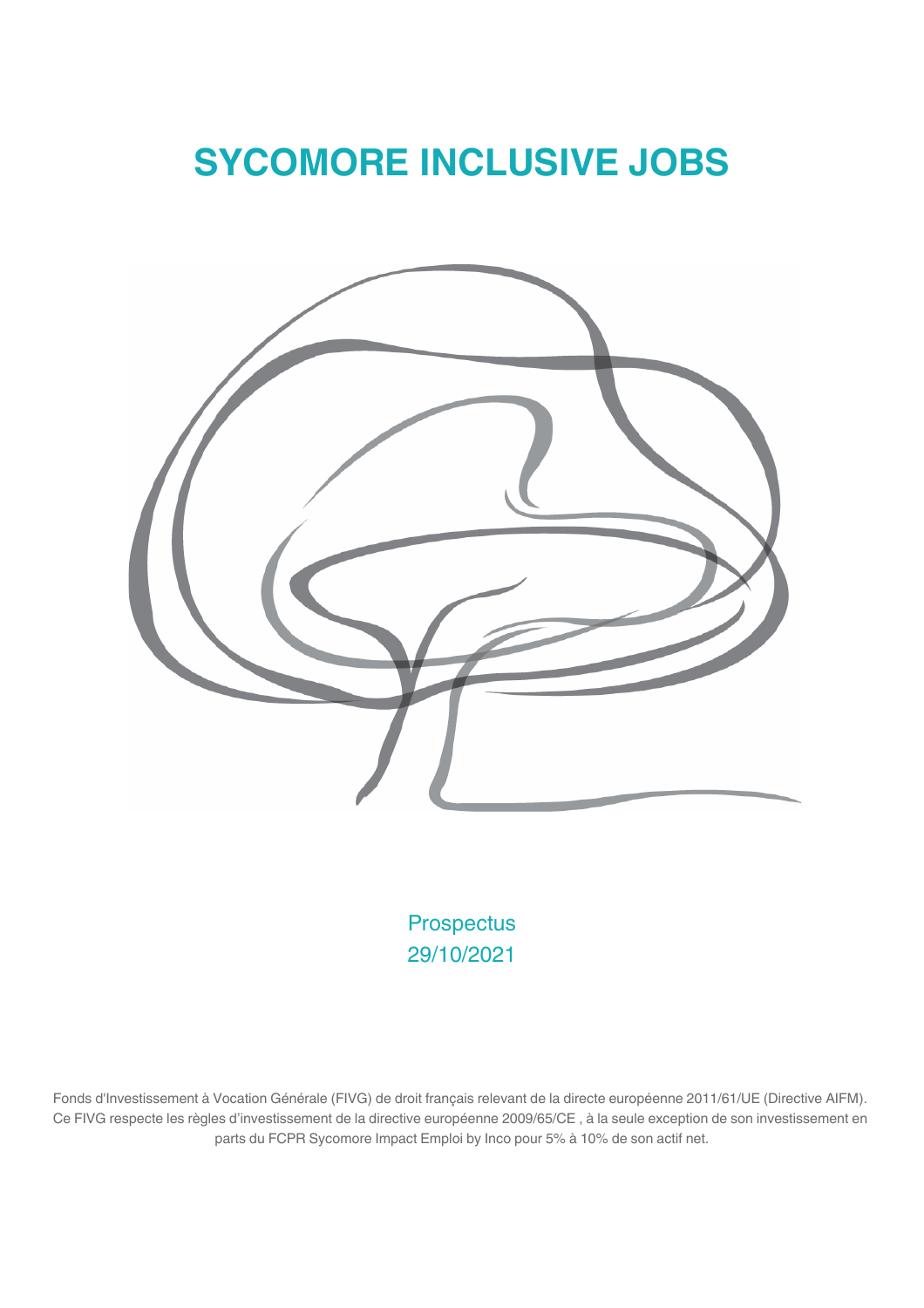

 $\overline{4}$ 

### I. CARACTERISTIQUES GENERALES

| 1.1    |                                                                                                                                                                                                                                |    |
|--------|--------------------------------------------------------------------------------------------------------------------------------------------------------------------------------------------------------------------------------|----|
| 1.2    |                                                                                                                                                                                                                                |    |
| 1.3    |                                                                                                                                                                                                                                |    |
| 1.4    |                                                                                                                                                                                                                                |    |
| 1.5    |                                                                                                                                                                                                                                |    |
| 1.6    | Indication du lieu où l'on peut se procurer le dernier rapport annuel et le dernier état périodique manument 4                                                                                                                 |    |
|        | II. ACTEURS                                                                                                                                                                                                                    | 5  |
| 2.1    |                                                                                                                                                                                                                                |    |
| 2.2    | Dépositaire et conservateur manufacture de la conservation de la conservation de la conservation de la conservateur                                                                                                            |    |
| 2.3    | Etablissement en charge de la centralisation des ordres de souscription et de rachat par délégation de la société                                                                                                              |    |
| 2.4    |                                                                                                                                                                                                                                |    |
| 2.5    |                                                                                                                                                                                                                                |    |
| 2.6    |                                                                                                                                                                                                                                |    |
| 2.7    | Délégataire de gestion comptable manufacture de la communication de la contraction de la contraction de la contraction de la contraction de la contraction de la contraction de la contraction de la contraction de la contrac |    |
| 2.8    |                                                                                                                                                                                                                                |    |
|        | III. MODALITES DE FONCTIONNEMENT ET DE GESTION                                                                                                                                                                                 |    |
| 3.1    |                                                                                                                                                                                                                                |    |
| 3.1.1  |                                                                                                                                                                                                                                |    |
| 3.1.2  |                                                                                                                                                                                                                                |    |
| 3.1.3  | Indication sur le régime fiscal membres de la membre de la membre de la membre de la membre de la membre de la                                                                                                                 |    |
| 3.1.4  |                                                                                                                                                                                                                                |    |
| 3.2    |                                                                                                                                                                                                                                |    |
| 3.2.1  |                                                                                                                                                                                                                                |    |
| 3.2.2  |                                                                                                                                                                                                                                |    |
| 3.2.3  |                                                                                                                                                                                                                                |    |
| 3.2.4  |                                                                                                                                                                                                                                |    |
| 3.2.5  |                                                                                                                                                                                                                                |    |
| 3.2.6  |                                                                                                                                                                                                                                |    |
| 3.2.7  |                                                                                                                                                                                                                                |    |
| 3.2.8  |                                                                                                                                                                                                                                |    |
| 3.2.9  |                                                                                                                                                                                                                                |    |
| 3.2.10 |                                                                                                                                                                                                                                |    |
| 3.2.11 |                                                                                                                                                                                                                                |    |
| 3.2.12 |                                                                                                                                                                                                                                |    |
| 3.2.13 |                                                                                                                                                                                                                                |    |
|        | IV. INFORMATIONS D'ORDRE COMMERCIAL                                                                                                                                                                                            | 17 |
|        |                                                                                                                                                                                                                                |    |
|        | V. REGLES D'INVESTISSEMENT                                                                                                                                                                                                     | 17 |
|        | <b>VI. RISQUE GLOBAL</b>                                                                                                                                                                                                       | 17 |
|        | <b>VII. REGLES D'EVALUATION DES ACTIFS</b><br>the control of the control of the control of the control of the control of the control of                                                                                        | 17 |
| 7.1    |                                                                                                                                                                                                                                |    |
| 7.2    |                                                                                                                                                                                                                                |    |
| 7.3    |                                                                                                                                                                                                                                |    |
|        |                                                                                                                                                                                                                                |    |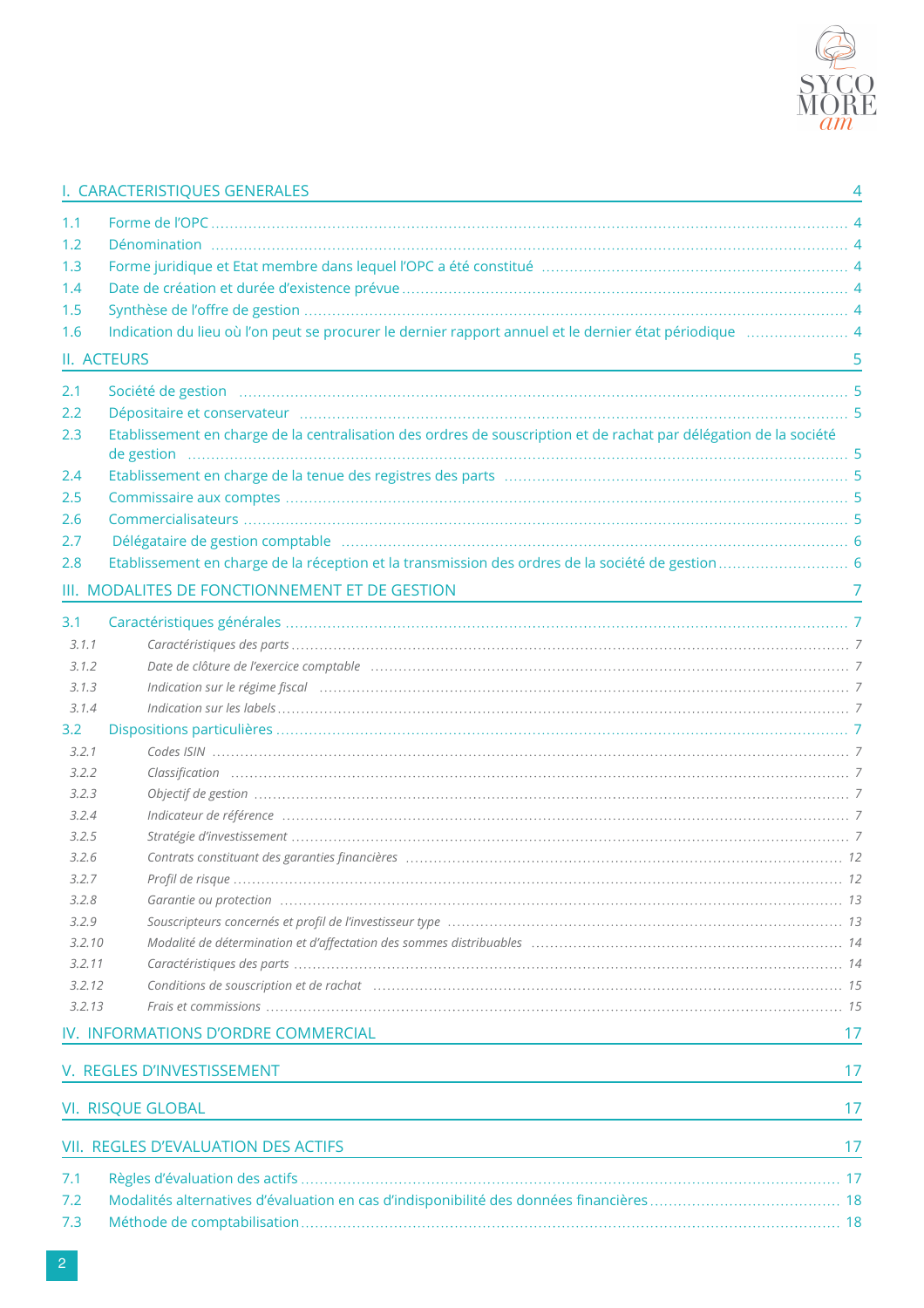

### **VIII. POLITIQUE DE REMUNERATION**

| IX. REGLEMENT | 19 |
|---------------|----|
|               |    |
|               |    |
|               |    |
|               |    |
|               |    |
|               |    |
|               |    |
|               |    |
|               |    |
|               |    |
|               |    |
|               |    |
|               |    |
|               |    |
|               |    |
|               |    |
|               |    |
|               |    |
|               |    |
|               |    |
|               |    |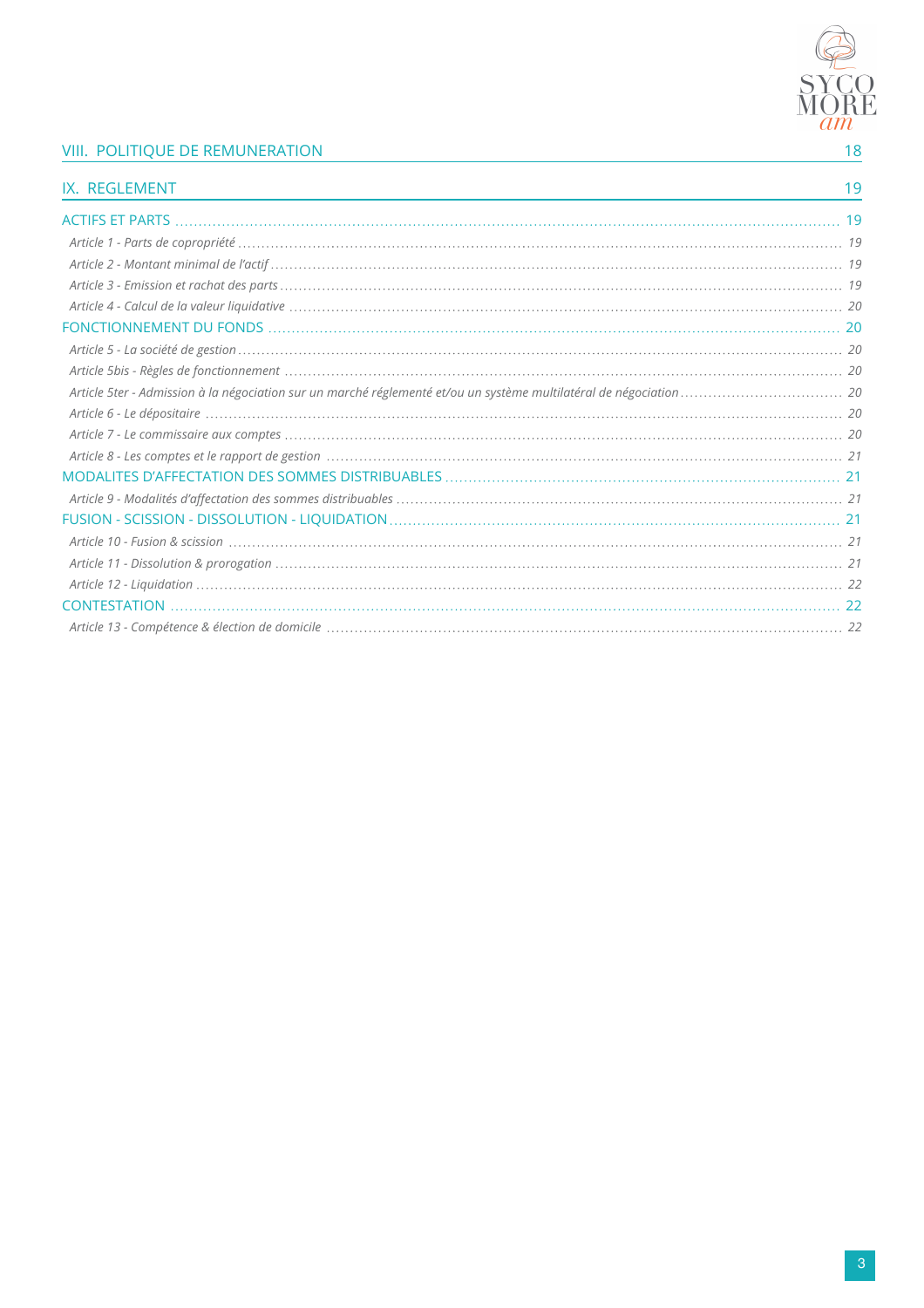

## 1. CARACTERISTIQUES GENERALES

#### 1.1 Forme de l'OPC

Fonds commun de placement (FCP)

#### 1.2 Dénomination

Sycomore Inclusive Jobs.

#### 1.3 Forme juridique et Etat membre dans lequel l'OPC a été constitué

Fonds Commun de Placement soumis à la réglementation de la République Française.

#### 1.4 Date de création et durée d'existence prévue

Le FCP a été créé le 7 mai 2021, pour une durée de 99 ans à compter de cette date.

#### 1.5 Synthèse de l'offre de gestion

| Part      | Code ISIN    | Affectation<br>des sommes<br>distribuables | Devise de<br>libellé | Minimum de<br>Souscripteurs concernés                                                                                                                                                                                                                                                                                                                                                                                                                                                                                                                                                                                                                                            |       |
|-----------|--------------|--------------------------------------------|----------------------|----------------------------------------------------------------------------------------------------------------------------------------------------------------------------------------------------------------------------------------------------------------------------------------------------------------------------------------------------------------------------------------------------------------------------------------------------------------------------------------------------------------------------------------------------------------------------------------------------------------------------------------------------------------------------------|-------|
| IC        | FR0014000IE9 | Capitalisation                             | <b>EUR</b>           | Souscripteurs « contrepartie éligible » au sens de la Directive 2004/39/CE,<br>souscripteurs « investisseur professionnel » au sens de l'article I de l'annexe II de<br>la Directive 2014/65/CE, et tous souscripteurs dans le cadre de services de<br>gestion sous mandat ou de conseil en investissement sur une base indépendante<br>au sens de la Directive 2014/65/CE, pour lesquels les fournisseurs de ces<br>services ne sont pas autorisés à accepter, en les conservant, des droits,<br>commissions ou tout autre avantage pécuniaire ou non pécuniaire payé ou<br>accordé par la société de gestion ou le commercialisateur du FCP (parts dites<br>« clean shares »). | Néant |
| ID        | FR0014000IF6 | Capitalisation et/<br>ou distribution      | <b>FUR</b>           | Souscripteurs « contrepartie éligible » au sens de la Directive 2004/39/CE,<br>souscripteurs « investisseur professionnel » au sens de l'article I de l'annexe II de<br>la Directive 2014/65/CE, et tous souscripteurs dans le cadre de services de<br>gestion sous mandat ou de conseil en investissement sur une base indépendante<br>au sens de la Directive 2014/65/CE, pour lesquels les fournisseurs de ces<br>services ne sont pas autorisés à accepter, en les conservant, des droits,<br>commissions ou tout autre avantage pécuniaire ou non pécuniaire payé ou<br>accordé par la société de gestion ou le commercialisateur du FCP (parts dites<br>« clean shares »). |       |
| <b>RC</b> | FR0014000IG4 | Capitalisation                             | <b>EUR</b>           | Tous souscripteurs                                                                                                                                                                                                                                                                                                                                                                                                                                                                                                                                                                                                                                                               | Néant |
| <b>RD</b> | FR0014000lH2 | Capitalisation et/<br>ou distribution      | <b>EUR</b>           | Tous souscripteurs                                                                                                                                                                                                                                                                                                                                                                                                                                                                                                                                                                                                                                                               | Néant |
| X         | FR0014000II0 | Capitalisation                             | <b>EUR</b>           | Tous souscripteurs, plus particulièrement les OPC gérés par Sycomore AM ou<br>par ses filiales.                                                                                                                                                                                                                                                                                                                                                                                                                                                                                                                                                                                  | Néant |

#### 1.6 Indication du lieu où l'on peut se procurer le dernier rapport annuel et le dernier état périodique

Les derniers documents annuels et périodiques sont adressés dans un délai de huit jours ouvrés sur simple demande écrite du porteur auprès de :

Sycomore Asset Management, SA 14, avenue Hoche 75008 Paris Tél.: 01 44 40 16 00 Email: info@sycomore-am.com

Des explications supplémentaires peuvent être obtenues si nécessaires auprès de notre service relations investisseurs.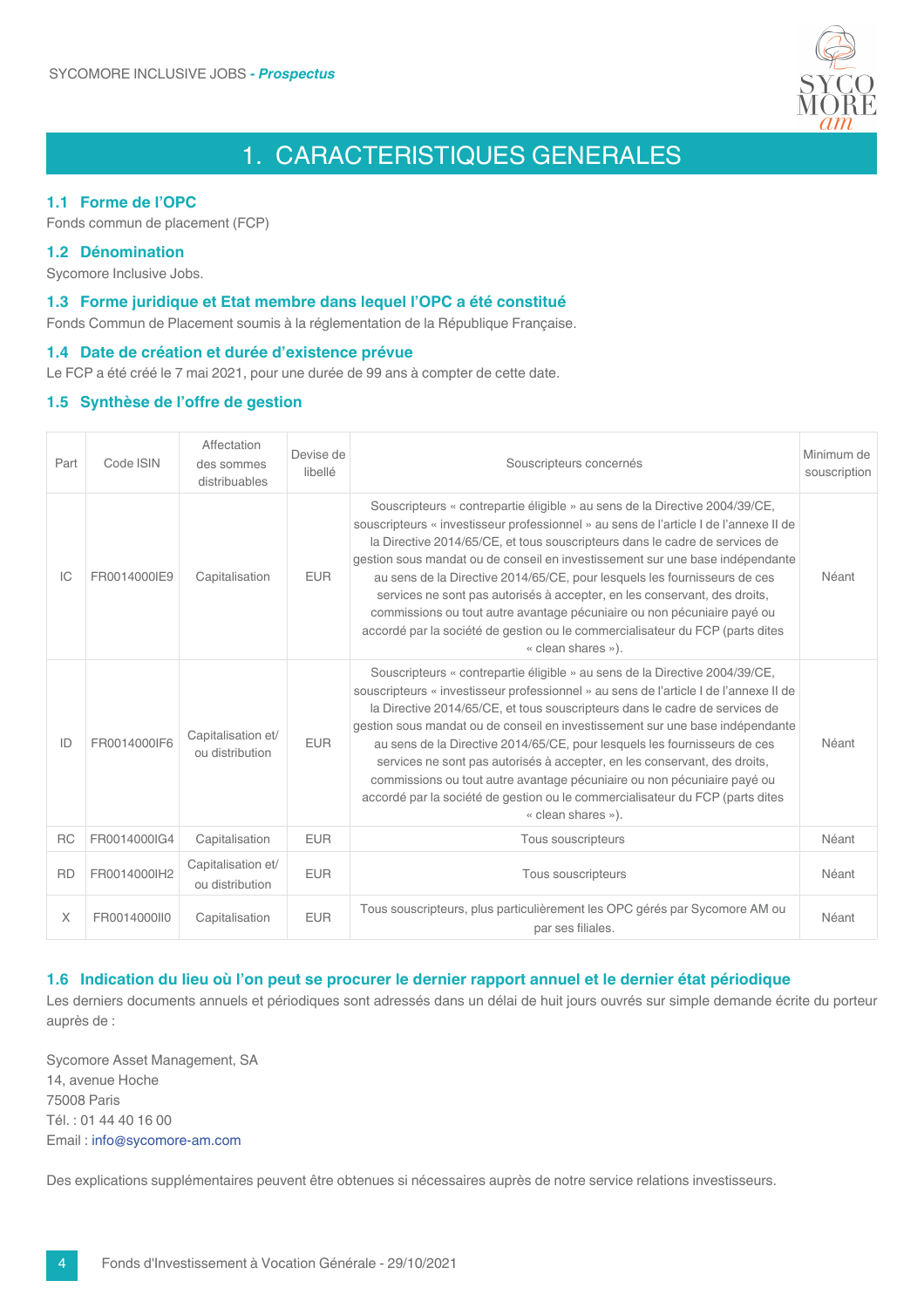

### 2. ACTEURS

#### 2.1 Société de gestion

Sycomore Asset Management, SA. Société de Gestion de Portefeuille titulaire de l'agrément AMF n° GP 01-30 dont le siège social est situé 14, avenue Hoche à Paris VIII.

#### 2.2 Dépositaire et conservateur

BNP Paribas Securities Services, SA, établissement de crédit agréé par l'Autorité de Contrôle Prudentiel et de Résolution dont le siège social est situé 3 rue d'Antin - 75002 Paris. Adresse postale : 9 rue du Débarcadère - 93500 Pantin.

Description des responsabilités du Dépositaire et des conflits d'intérêts potentiels.

Le dépositaire exerce trois types de responsabilités, respectivement le contrôle de la régularisation des décisions de la société de gestion, le suivi des flux espèces de l'OPC et la garde des actifs de l'OPC.

L'objectif premier du Dépositaire est de protéger les intérêts des porteurs / investisseurs de l'OPC, ce qui prévaudra toujours sur ses intérêts commerciaux.

Des conflits d'intérêts potentiels peuvent être identifiés notamment dans le cas où la société de gestion entretient par ailleurs des relations commerciales avec BNP Paribas Securities Services en parallèle de sa désignation en tant que Dépositaire (ce qui peut être le cas lorsque BNP Paribas Securities Services calcule, par délégation de la société de gestion, la valeur liquidative des OPC dont BNP Paribas Securities Services est dépositaire).

Afin de gérer ces situations, le Dépositaire a mis en place et met à jour une politique de gestion des conflits d'intérêts ayant pour objectifs:

- L'identification et l'analyse des situations de conflits d'intérêts potentiels:
- L'enregistrement, la gestion et le suivi des situations de conflits d'intérêts en :
- · Se basant sur les mesures permanentes mises en place afin de gérer les conflits d'intérêts comme la ségrégation des tâches, la séparation des lignes hiérarchiques et fonctionnelles, le suivi des listes d'initiés internes, des environnements informatiques dédiés
- Mettant en œuvre au cas par cas :
- · Des mesures préventives appropriées comme la création de listes de suivi ad hoc, de nouvelles « murailles de Chine » ou en vérifiant que les opérations sont traitées de manière appropriée et/ou en informant les clients concernés
- · Ou en refusant de gérer les activités pouvant donner lieu à des conflits d'intérêts.

Description des éventuelles fonctions de garde déléguées par le Dépositaire, liste des délégataires et sousdélégataires et identification des conflits d'intérêts susceptibles de résulter d'une telle délégation.

Le Dépositaire de l'OPC, BNP Paribas Securities Services SA, est responsable de la garde des actifs (telle que définie à l'article 22.5 de la directive précitée). Afin d'offrir les services liés à la conservation des actifs dans un grand nombre d'Etats, permettant aux OPC de réaliser leurs objectifs d'investissement, BNP Paribas Securities Services SA a désigné des sousconservateurs dans les Etats où BNP Paribas Securities Services SA n'aurait pas de présence locale. Ces entités sont  $_{\text{surr}}$ internet suivant : http:// listées  $|e|$ site securities.bnpparibas.com/solutions/asset-fund-services/ depositary-bank-and-trustee-serv.html. Le processus de désignation et de supervision des sous-conservateurs suit les plus hauts standards de qualité, incluant la gestion des conflits d'intérêts potentiels qui pourraient survenir à l'occasion de ces désignations.

Les informations à jour relatives aux points précédents seront adressées à l'investisseur sur demande.

### 2.3 Etablissement en charge de la centralisation des ordres de souscription et de rachat par délégation de la société de gestion

BNP Paribas Securities Services, SA, établissement de crédit agréé par l'Autorité de Contrôle Prudentiel et de Résolution dont le siège social est situé 3 rue d'Antin - 75002 Paris, Adresse postale : 9 rue du Débarcadère - 93500 Pantin.

#### 2.4 Etablissement en charge de la tenue des registres des parts

BNP Paribas Securities Services, SA, établissement de crédit agréé par l'Autorité de Contrôle Prudentiel et de Résolution dont le siège social est situé 3 rue d'Antin - 75002 Paris. Adresse postale : 9 rue du Débarcadère - 93500 Pantin.

#### 2.5 Commissaire aux comptes

PricewaterhouseCoopers Audit, représenté par Frédéric Sellam, 63 rue de Villiers, 92200 Neuilly-sur-Seine, France.

#### 2.6 Commercialisateurs

Sycomore Asset Management et ses filiales. La liste des commercialisateurs n'est pas exhaustive dans la mesure où. notamment. l'OPC est admis à la circulation en Euroclear. Ainsi. certains commercialisateurs peuvent ne pas être mandatés ou connus de la société de gestion.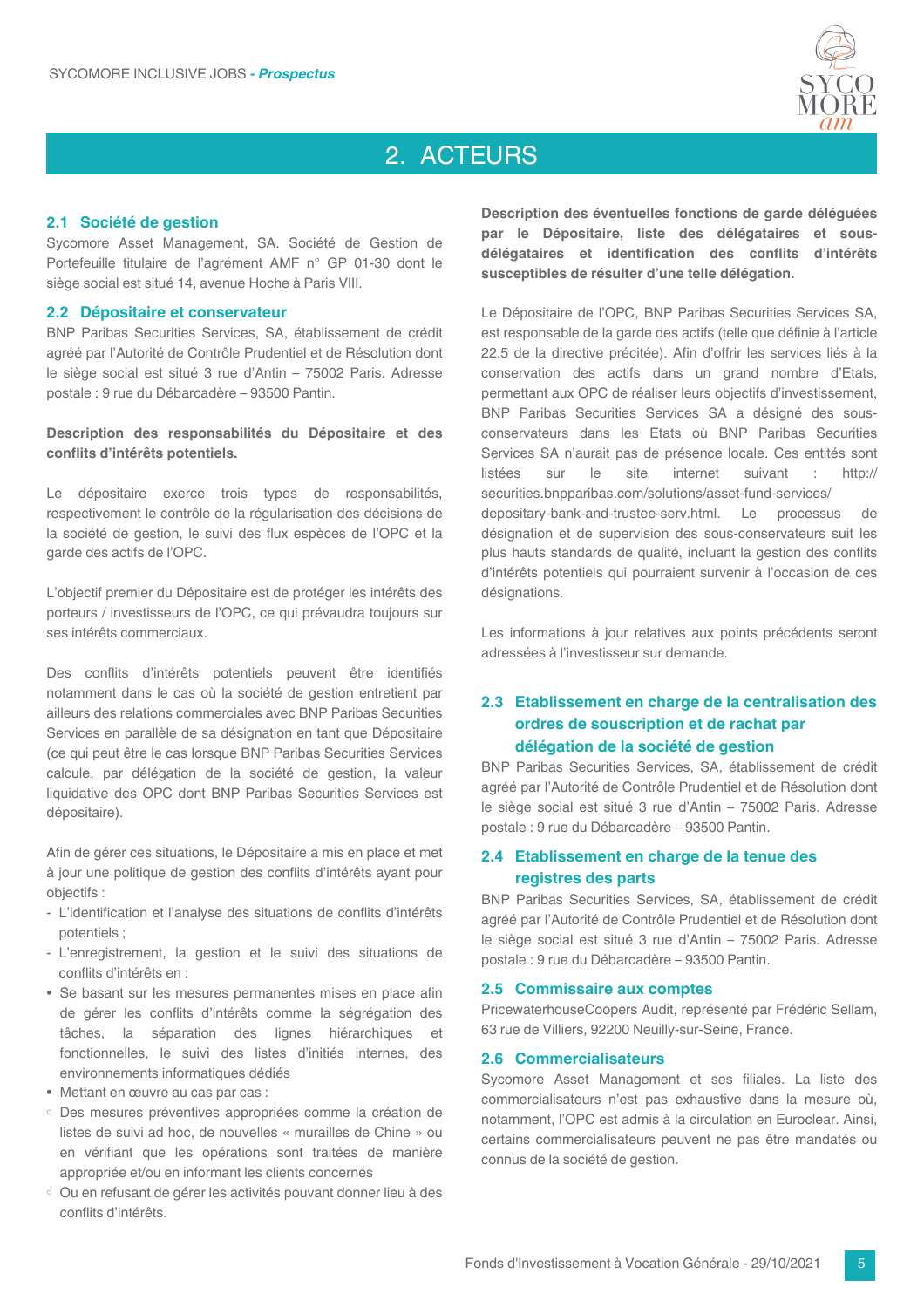

#### 2.7 Délégataire de gestion comptable

BNP Paribas Securities Services, SA, établissement de crédit agréé par l'Autorité de Contrôle Prudentiel et de Résolution dont le siège social est situé 3 rue d'Antin - 75002 Paris. Adresse postale : 9 rue du Débarcadère - 93500 Pantin.

#### 2.8 Etablissement en charge de la réception et la transmission des ordres de la société de gestion

Sycomore Market Solutions, SA. Entreprise d'investissement agréée par l'Autorité de Contrôle Prudentiel et de Résolution dont le siège social est situé 14, avenue Hoche à Paris VIII. Sycomore Market Solutions peut recevoir des ordres initiés par la société de gestion pour le compte du FCP pour en assurer la transmission aux intermédiaires et contreparties de marché avec pour mission principale de rechercher la meilleure exécution possible de ces ordres.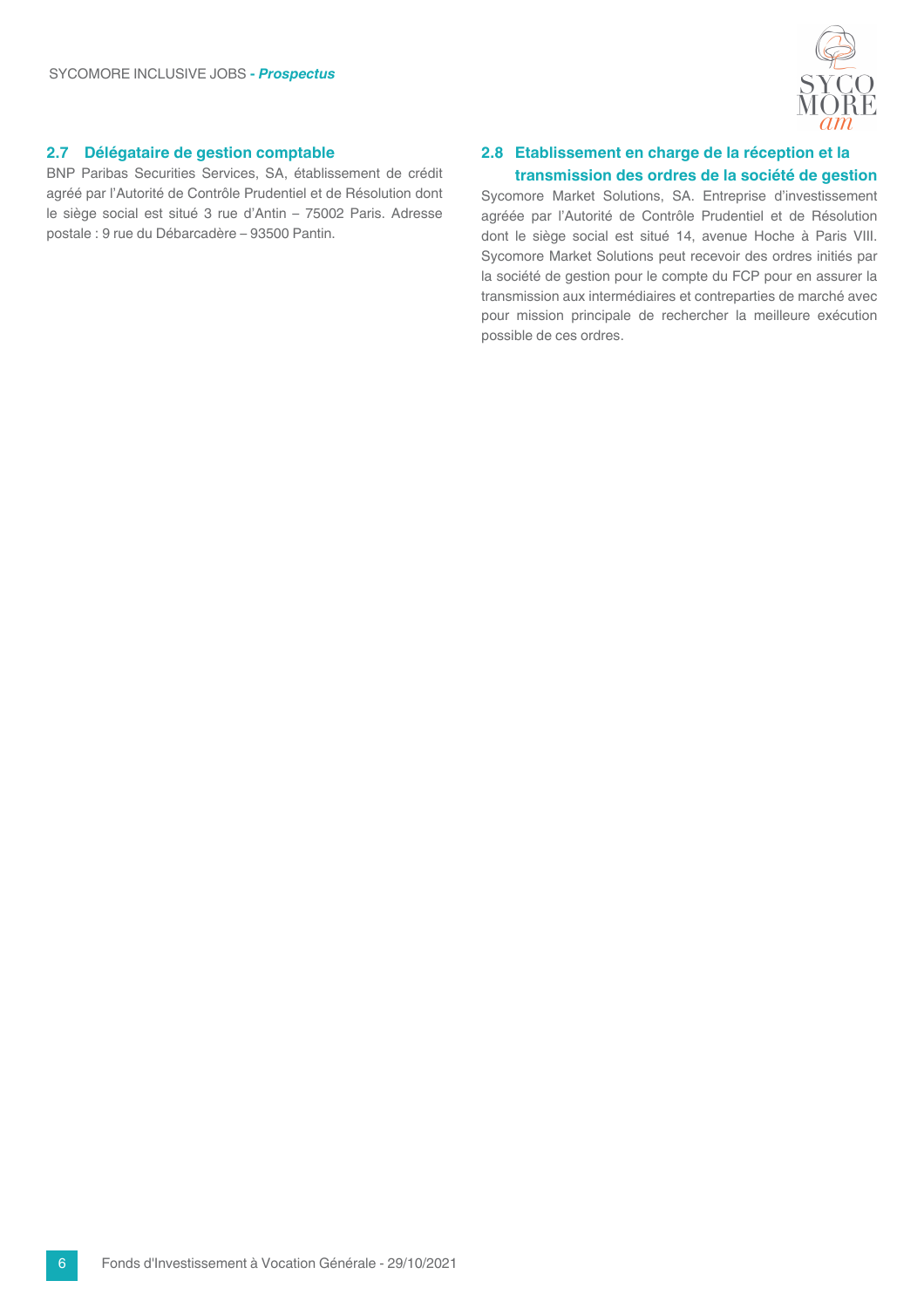

## 3. MODALITES DE FONCTIONNEMENT ET DE GESTION

#### 3.1 Caractéristiques générales

#### 3.1.1. Caractéristiques des parts

Nature du droit attaché aux parts : les différentes parts constituent des droits réels, c'est-à-dire que chaque porteur de parts dispose d'un droit de copropriété sur les actifs du FCP proportionnel au nombre de parts possédées.

Modalités de tenue du passif : les différentes parts sont admises aux opérations d'Euroclear France. La tenue du passif est assurée par BNP Paribas Securities Services SA, dont le siège social est situé 3 rue d'Antin, 75002 Paris.

Adresse postale : 9 rue du Débarcadère - 93500 Pantin.

Droits de vote : aucun droit de vote n'est attaché aux parts, les décisions étant prises par la société de gestion.

#### Forme des parts : au porteur.

Décimalisation / Fractionnement : Les parts du FCP sont décimalisées jusqu'au cent millième de part (ex. : 100,00000). Les demandes de souscription peuvent porter sur un montant, un nombre entier de parts ou une fraction de part. Les demandes de rachat peuvent porter sur un nombre entier de parts ou une fraction de part.

#### 3.1.2. Date de clôture de l'exercice comptable

Dernier jour de bourse du mois de mars La date de clôture du premier exercice est le dernier jour de bourse du mois de mars 2022.

#### 3.1.3. Indication sur le régime fiscal

Le FCP en tant que tel n'est pas suiet à imposition. Toutefois, les porteurs de parts peuvent supporter des impositions lorsqu'ils cèderont les titres de celui-ci. Le régime fiscal applicable aux plus ou moins-values latentes ou réalisées par le FCP dépend des dispositions fiscales applicables à la situation particulière de l'investisseur, de sa résidence fiscale et/ou de la juridiction d'investissement du FCP. Si l'investisseur n'est pas sûr de sa situation fiscale, il doit s'adresser à un conseiller ou un professionnel.

Eligibilité au PEA : Le FCP est éligible au PEA.

#### 3.1.4. Indication sur les labels

Le FCP dispose d'un label ISR français et/ou équivalent étranger, ainsi que du label Finansol.

#### **3.2 Dispositions particulières**

#### 3.2.1. Codes ISIN

| Part      | Code ISIN    |
|-----------|--------------|
| IС        | FR0014000IE9 |
| ID        | FR0014000IF6 |
| RC.       | FR0014000IG4 |
| <b>RD</b> | FR0014000lH2 |
|           | FR0014000II0 |

#### 3.2.2. Classification

Actions des pays de l'Union Européenne.

#### 3.2.3. Objectif de gestion

Sycomore Inclusive Jobs est un fonds solidaire, dont l'objectif est d'offrir à ses souscripteurs sur un horizon minimum de placement de cinq ans une performance nette de frais supérieure à l'indice de référence Euro Stoxx Total Return (dividendes réinvestis), selon un processus d'investissement socialement responsable en lien avec les Objectifs de Développement Durable des Nations Unies (ODDs) et plus particulièrement avec la création d'emplois durables.

Cet objectif est conforme aux dispositions de l'article 9 du Règlement SFDR (Règlement 2019/2088 du 27 novembre 2019 sur la publication d'informations en matière de durabilité dans le secteur des services financiers).

#### 3.2.4. Indicateur de référence

L'indicateur de référence est l'Euro Stoxx Total Return (dividendes réinvestis). Cet indice mesure l'évolution des valeurs cotées dans les pays de la zone euro. Il compte environ 300 valeurs et utilise comme référence le flottant de chaque valeur afin de déterminer son poids dans l'indice. L'administrateur de l'indice de référence Euro Stoxx Total return est Stoxx et est inscrit sur le registre d'administrateurs et d'indices de référence tenu par l'ESMA. Des informations complémentaires sur cet indice sont accessibles à l'adresse https://www.stoxx.com/indices.

Conformément au règlement (UE) 2016/1011 du Parlement européen et du Conseil du 8 juin, Sycomore Asset Management dispose d'une procédure de suivi des indices de références utilisés décrivant les mesures à mettre en œuvre en cas de modifications substantielles apportées à un indice ou de cessation de fourniture de cet indice.

#### 3.2.5. Stratégie d'investissement

Description des stratégies utilisées :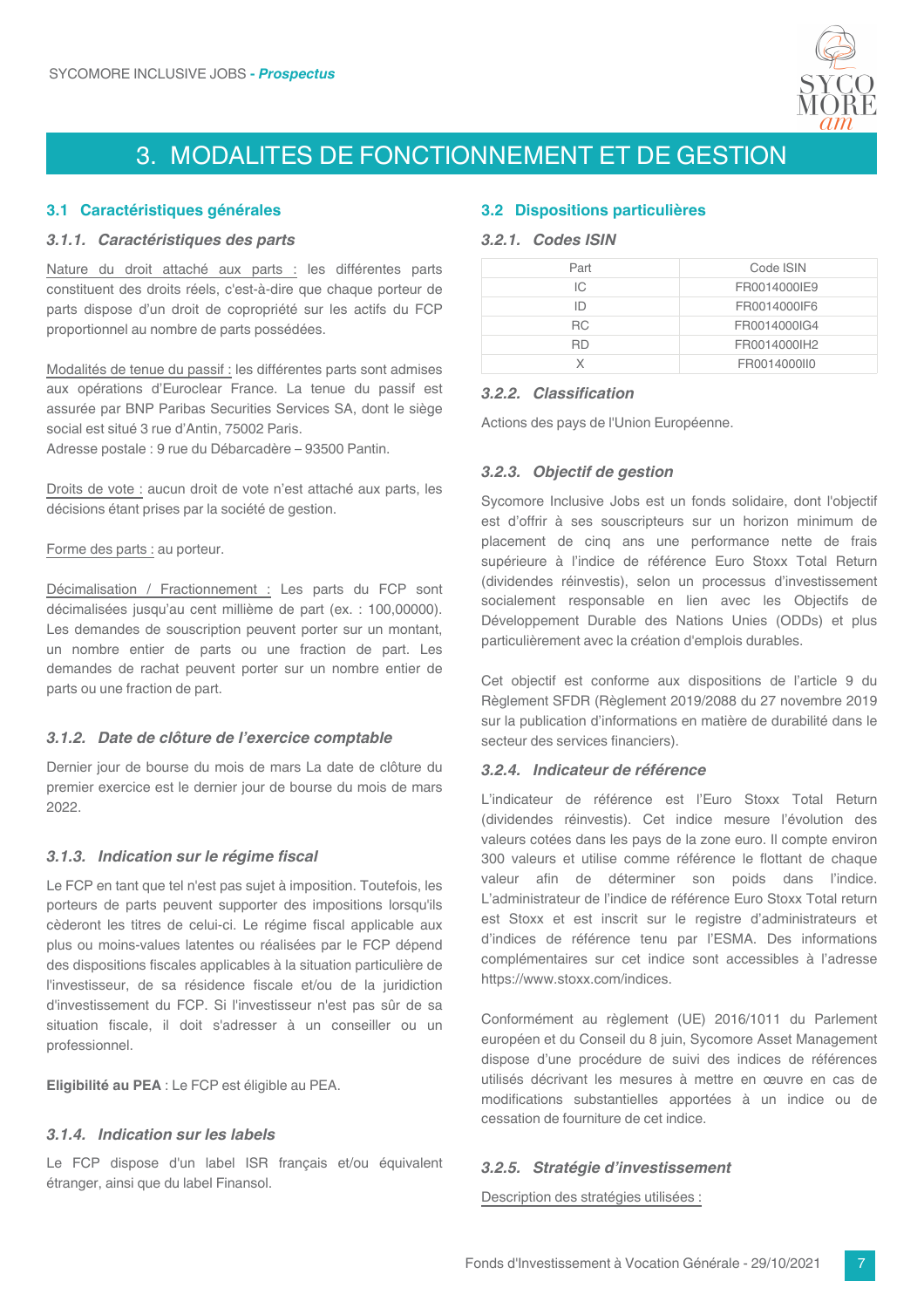

La stratégie d'investissement du FCP repose sur une exposition de 60% à 100% de l'actif net aux actions de sociétés avant leur siège social dans l'Union Européenne exclusivement.

La sélection de ces actions est fondée sur un processus rigoureux d'analyse fondamentale des entreprises, sans contraintes sectorielles ou de capitalisation, l'actif net pouvant ainsi être exposé jusqu'à 100% à des actions de sociétés de petite capitalisation, c'est à dire capitalisant moins de 7 milliards d'euros. Ce processus vise à identifier des sociétés de qualité dont la valorisation boursière n'est pas représentative de la valeur intrinsèque déterminée par l'équipe de gestion. Les actions éligibles au dispositif fiscal français du Plan d'Epargne en Actions (PEA) représentent à tout moment au moins 75% de l'actif net du FCP.

L'analyse ESG (Environnement, Social, Gouvernance) est une composante totalement intégrée à l'analyse fondamentale des entreprises de notre univers d'investissement, menée selon notre méthodologie propriétaire d'analyse et de notation « SPICE ».

« SPICE » est l'acronyme anglophone de notre méthodologie d'analyse globale, financière et extra-financière, représentée dans le schéma ci-dessous (Suppliers & Society, People, Investors, Clients, Environment). Elle vise notamment à appréhender la répartition de la valeur créée par une entreprise entre toutes ses parties prenantes (investisseurs, environnement, clients, collaborateurs, fournisseurs et société civile), notre conviction étant qu'un partage équitable de la valeur entre les parties prenantes est un facteur important de développement d'une entreprise.



A titre d'exemples, sont ainsi retenus comme critères d'analyse extra-financière :

\* Society & Suppliers - Société et fournisseurs : contribution sociétale des produits et services, comportement citoyen (respect des droits humains, fiscalité responsable ...), maîtrise de la chaîne de sous-traitance et équilibre des relations fournisseurs...

\* People - Collaborateurs : épanouissement au travail, formation, santé et sécurité, absentéisme, turnover, culture d'entreprise et valeurs, pilotage des restructurations, évaluation du climat social, équilibre vie privée / vie professionnelle...

positionnement concurrentiel. leviers de croissance. gouvernance, prise en compte de l'intérêt des différentes parties prenantes de l'entreprise, qualité de la communication financière... \* Clients : positionnement de marché, modes de distribution,

diversification, dispositif au service des clients et de leur satisfaction

\* Environment : implication et ambition des dirigeants sur les enjeux environnementaux, niveau d'intégration dans la stratégie et la culture d'entreprise, performances environnementales des sites et opérations, impacts de l'activité en Analyse de Cycle de Vie intégrant amont (chaîne d'approvisionnement) et aval (utilisation des produits et services), exposition à des risques environnementaux à moyen et long terme...

L'évaluation du risque de transition repose sur une métrique propriétaire spécifique dite « NEC », acronyme de « Net Environment Contribution ». Le calcul de la NEC d'une société vise à déterminer la contribution de ses activités à la transition écologique, selon une échelle de notation de -100% à +100% déterminée par l'impact plus ou moins négatif ou positif des activités sur l'environnement. Elle suit une approche en Analyse de Cycle de Vie intégrant amont (chaîne d'approvisionnement) et aval (utilisation des produits et services).

Notre méthodologie SPICE contribue par ailleurs aux Objectifs de Développement Durable (ODDs) définis par l'ONU. Au sein du pilier People, notre approche d'évaluation du capital humain en entreprise se réfère explicitement aux ODDs 3, 4, 5, 8 et 10 portant sur des enjeux sociaux tels que la santé, l'apprentissage tout au long de la vie, l'égalité des sexes, le plein emploi, le travail décent et la réduction des inégalités. Au sein du pilier Society & Suppliers, l'évaluation de la contribution sociétale est basée sur l'analyse des contributions positives et négatives des activités des entreprises selon 4 piliers (accès et inclusion, santé et sécurité, progrès économique et humain et emploi) définis à partir des ODDs sociétaux. Au sein du pilier Environment, l'évaluation de la contribution environnementale nette (« NEC ») analyse les impacts positifs et négatifs des entreprises et de leurs produits et services sur 5 enieux (climat, biodiversité, eau. déchets/ressources et qualité de l'air) directement liés aux ODDs environnementaux 2, 6, 7, 9, 11, 12, 13, 14 et 15. Le FCP s'engage par ailleurs à rendre des comptes annuellement sur l'exposition des entreprises en portefeuille aux ODDs.

La prise en compte de la création d'emplois durables et de qualité accessibles à tous (ODD 8) est au coeur de la stratégie d'investissement du FCP. Elle repose sur une métrique (Good Jobs Rating) qui vise à évaluer, sur une échelle de 0 à 100, la capacité globale d'une société à créer des emplois durables et de qualité, pour tous, et particulièrement dans les zones - pays ou régions - où l'emploi est relativement limité et donc nécessaire pour un développement durable et inclusif (critères de quantité, de qualité et d'inclusion, et d'empreinte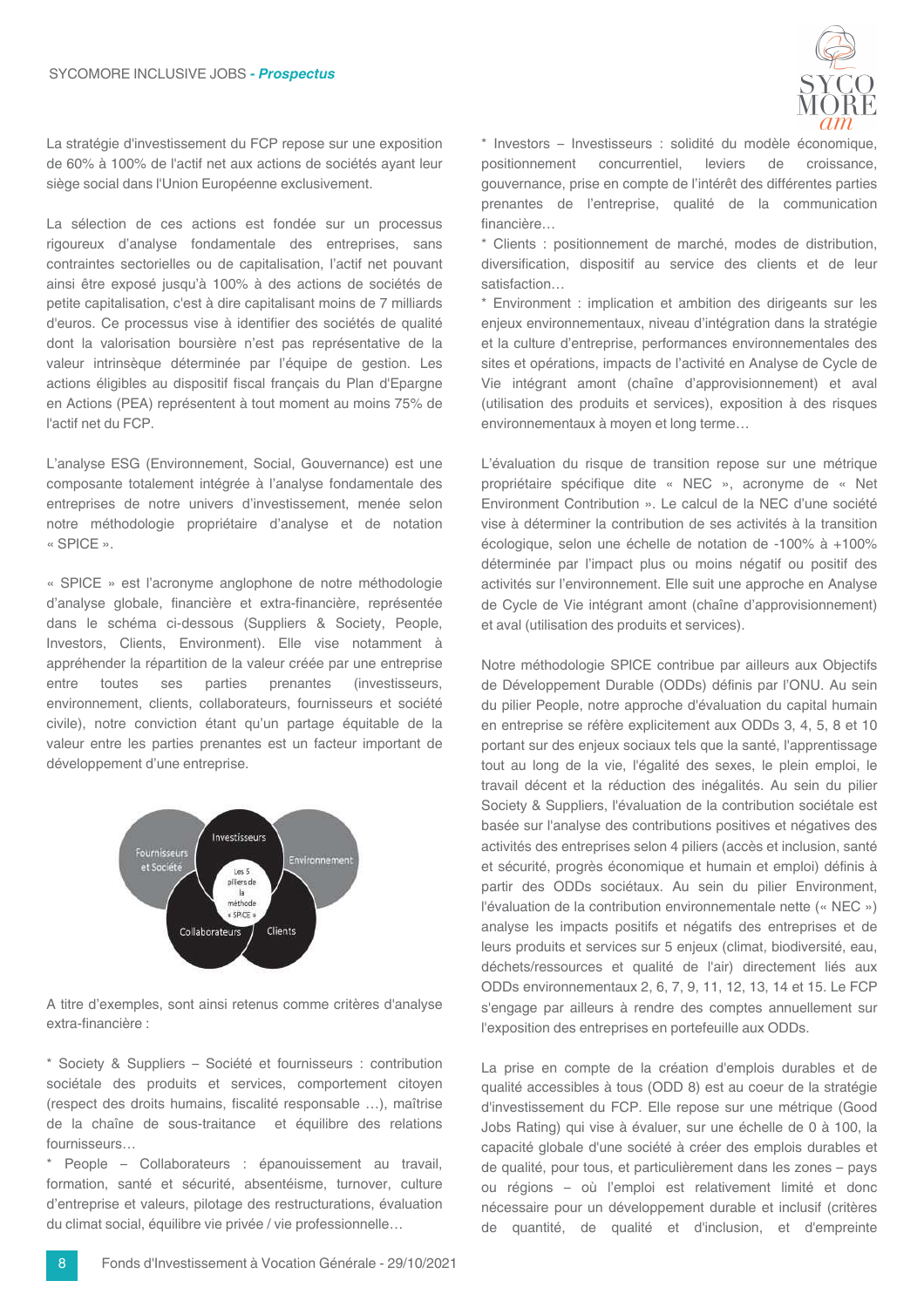géographique). Cette métrique est intégrée au pilier Society de SPICE, la partie prenante Society étant divisée en deux sousparties : la contribution sociétale de l'activité et le comportement citoyen. La contribution sociétale de l'activité vise à mesurer la contribution d'un modèle économique à la résolution des grands enjeux sociétaux à travers les produits et services et l'emploi, tandis que le comportement citoyen est une alayse reposant sur des critères qualitatifs (éthique des affaires, fiscalité responsable, respect des droits humains...) indépendants de la nature de l'activité de l'entreprise. La métrique Good Job Rating est utilisée pour calculer la contribution sociétale à travers l'emploi. L'intégration de la métrique à SPICE et à la contribution sociétale de l'activité est exposée plus en détail dans la Stratégie Capital Sociétal de Sycomore AM, disponible sur notre site www.sycomore-am.com. La métrique Good Job Rating s'article également avec le pilier People de SPICE, en apportant une vision sociétale de l'emploi, complémentaire au pilier People qui constitue une analyse du point de vue du collaborateur. L'emploi est appréhendé par la métrique Good Job Rating comme vecteur de réduction des inégalités et de développement des territoires, tandis que l'analyse People évalue la capacité d'une entreprise, grâce à ses pratiques en matière de ressources humaines, un cadre de travail épanouissant et motivant pour ses collaborateurs.

L'application de cette méthodologie conduit à l'attribution d'une note SPICE comprise entre 1 et 5 (5 étant la note la plus élevée). Cette notation impacte la prime de risque des entreprises et donc leur objectif de cours cible qui résultent des valorisations effectuées par notre équipe d'analystes-gérants. L'analyse SPICE concerne en permanence au moins 90% de l'actif net du FCP (sont exclues les liquidités). Par ailleurs, l'univers d'investissement du FCP est construit en suivant des critères spécifiques issus de SPICE. Les émetteurs doivent ainsi passer avec succès deux filtres successifs pour intégrer l'univers d'investissement éligible du FCP :

♦ Un filtre d'exclusion des principaux risques ESG : il a pour objectif d'exclure toute entreprise présentant des risques en matière de développement durable. Les risques identifiés regroupent les pratiques et performances extra-financières insuffisantes susceptibles de remettre en cause la compétitivité des entreprises. Une société est ainsi exclue si (i) elle est impliquée dans des activités identifiées dans notre politique d'exclusion ISR pour leurs impacts sociaux ou environnementaux controversés, ou (ii) a obtenu une note SPICE inférieure à 3/5, ou (iii) si la société est affectée par une controverse de niveau 3/3, ou (iv) elle a fait l'objet d'une évaluation négative de sa gestion de la croissance et des crises au sein du pilier People de SPICE, notamment en matière de plans sociaux.Ces derniers font l'objet d'une analyse sur trois critères principaux pouvant conduire à l'exclusion d'une entreprise : cohérence avec la dynamique économique d e l'entreprise, cohérence avec sa politique de dividende et mesures d'accompagnement des salariés affectés.



♦ Un filtre de sélection des principales opportunités ESG : il a pour objectif de favoriser les entreprises présentant des opportunités de développement durable réparties en trois sousensembles devant être validés cumulativement :

1. Notation SPICE : Les entreprises justifiant d'une note SPICE supérieure ou égale à 3/5, correspondant selon notre analyse aux entreprises les moins risquées en matière de développement durable.

2. Création d'emplois durables : Les entreprises justifiant d'une note Good Job Rating supérieure ou égale à 45/100 ou, alternativement, une note supérieure ou égale à 70/100 dans au moins une des dimensions mentionnées ci-dessus (quantité, qualité et inclusion, empreinte géographique). L'univers d'investissement éligible du fonds est ainsi réduit d'au moins 20% par rapport à l'univers initial, à savoir les actions de sociétés ayant leur siège social dans l'Union Européenne ayant fait l'objet d'une analyse ESG effective par Sycomore AM. Les seuils de notations minimales et échelles de notation peuvent évoluer dans le temps et faire l'objet d'une mise à jour a posteriori du prospectus, sous réserve de ne pas dénaturer et/ou assouplir les contraintes qu'elles induisent dans le processus de sélection.

3. Alignement avec les transitions environnementales et sociétales : Les entreprises justifiant d'une note NEC (Net Environmental Contribution) supérieure ou égale à +10% au sein du pilier Environnement de notre méthodologie SPICE ou justifiant d'une note de contribution sociétale des produits et services supérieure ou égale à +10% ou dont la notation SPICE est strictement supérieure à 3.5/5, traduisant selon notre analyse les meilleures pratiques en matière de développement durable.

L'univers d'investissement éligible du fonds est ainsi réduit d'au moins 20% par rapport à l'univers initial, à savoir les actions de sociétés ayant leur siège social dans l'Union Européenne et ayant fait l'objet d'une analyse ESG effective par Sycomore AM.

Notre méthodologie combine les approches de l'investissement socialement responsable suivantes de façon systématique :

#### ✔ Intégration ESG systématique

L'analyse ESG est systématiquement incluse dans le processus d'analyse et de gestion.

#### $\checkmark$  Exclusion

Dans le cadre de notre approche d'Investissement Socialement Responsable, la politique d'exclusion ISR est un outil complémentaire qui assure qu'aucun investissement n'est réalisé dans des activités ayant un impact négatif avéré sur la société ou l'environnement. Sont par exemple exclues les sociétés des secteurs du charbon (extraction et production d'énergie), du tabac, de l'armement ou encore celles dont les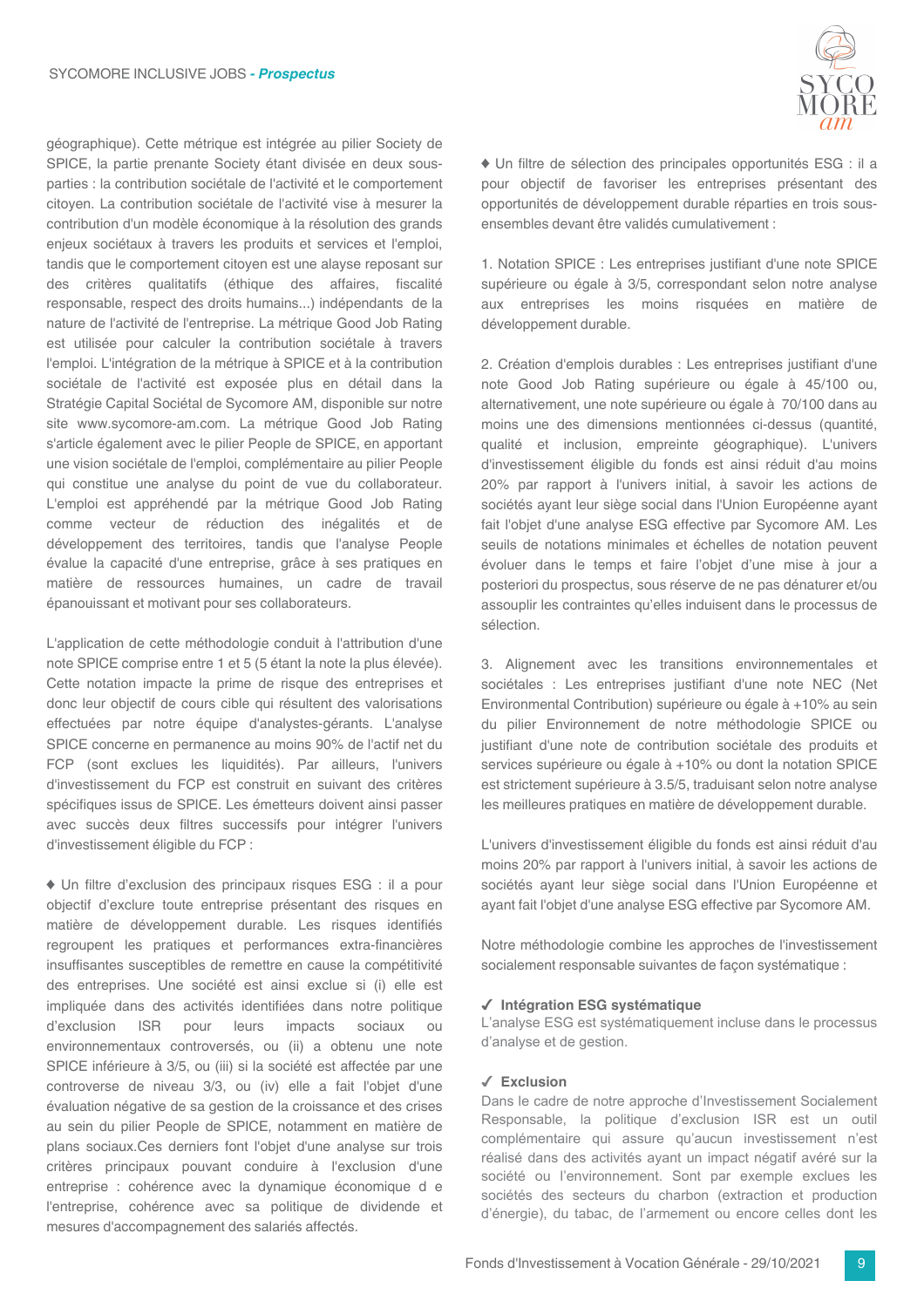activités enfreignent l'un des principes du Pacte Mondial des Nations Unies. Des informations plus détaillées sont disponibles dans notre Politique d'Intégration ESG disponible sur notre site www.svcomore-am.com.

#### √ Thématiques:

Le FCP privilégie l'investissement dans des sociétés contribuant à la création d'emploi durable et de qualité, accessible à tous, en particulier là où les besoins sociaux en matière d'emploi sont les plus importants, selon l'analyse de la société de gestion.

#### $\checkmark$  Impact Investing:

Le FCP cherche à réaliser, en amont, des investissements tendant à avoir un impact positif sur des problématiques sociales ou environnementales (développement de l'emploi, respect des droits de l'Homme, féminisation du management...). Cette approche est indépendante de l'évaluation, en aval, de l'impact des investissements sur ces problématiques. L'investissement dans ce FCP ne génère pas d'impat direct sur l'environnement ou la société, mais le FCP cherche à investir dans des entreprises qui répondent aux critères précis définis dans la stratégie d'investissement.

#### $\checkmark$  Engagement actionnarial

L'engagement consiste à inciter les entreprises à améliorer leurs pratiques environnementales, sociales et de gouvernance (ESG) dans la durée, au travers d'un dialogue constructif et structuré et d'un suivi de long terme. Cet engagement repose sur la conviction que les bonnes pratiques ESG sont à même de favoriser la performance durable des entreprises et la création de valeur pour nos clients. Cet engagement se traduit par le vote en assemblée générale, le cas échéant le dépôt de projets de résolutions, et plus généralement par le dialogue avec les émetteurs. Les émetteurs retenus ne sont pas forcément les meilleurs sur le plan ESG. Des informations plus détaillées sont disponibles dans notre Politique d'Engagement disponible sur notre site www.sycomore-am.com.

#### ✔ Best in universe

Cette approche vise à sélectionner et pondérer les meilleurs émetteurs de l'univers d'investissement selon l'analyse de la société de gestion et peut amener à exclure certains secteurs dont la contribution au développement durable n'est pas suffisante, comparativement aux émetteurs des autres secteurs représentés dans l'univers d'investissement.

Le FCP est géré de manière active et la construction du portefeuille ne tient pas compte de l'indice précité. Ainsi le poids de chaque société dans le portefeuille est totalement indépendant du poids de cette même société dans l'indice, et il est possible qu'une société en portefeuille ne figure pas dans ledit indice ou qu'une société y figurant en bonne place soit exclue du portefeuille du FCP.



Le FCP investit par ailleurs en permanence entre 5% et 10% de son actif net en parts du FCPR solidaire Sycomore Impact Emploi By Inco. Géré par la société de gestion française INCO Ventures, ce FCPR solidaire est géré conformément aux dispositions de l'article L.214-28 du Code monétaire et financier. A l'issue d'une période d'investissement initiale d'au plus deux ans, son actif net sera constitué pour 50% au moins de titres associatifs, de titres participatifs ou de titres de capital de sociétés, ou donnant accès au capital de sociétés, qui ne sont pas admis aux négociations sur un marché d'instruments financiers francais ou étranger. Concernant plus particulièrement les titres de capital ou donnant accès au capital de sociétés, l'actif net du FCPR comprend au moins 40% d'entreprises de l'Economie Sociale et Solidaire, et au moins 25% d'entreprises ayant reçu l'agrément d'Entreprise Solidaire d'Utilité Sociale.

Le FCPR solidaire Sycomore Impact Emploi By Inco vise plus particulièrement des prises de participation minoritaires et des investissements en quasi fonds propres dans des entreprises en phase de développement. Ses investissements sont dirigés vers des entreprises inclusives, dont une part substantielle des employés ont peu ou pas de diplôme, ou qui sont issus de zones géographiques défavorisées, des entreprises d'insertion employant des personnes sortant d'une période de chômage de lonque durée, et des entreprises adaptées employant des personnes handicapées.

En complément de ces investissements, qui représentent le cœur de la stratégie d'investissement du FCP, l'équipe de gestion peut exposer l'actif net aux instruments financiers suivants :

1. Instruments du marché monétaire, pour préserver le portefeuille contre une baisse anticipée des marchés d'actions susmentionnés et/ou placer des liquidités en attente d'investissement. L'équipe de gestion peut ainsi exposer jusqu'à 10% de l'actif net du FCP à des bons du trésor de l'Etat Français (« BTF ») et à des certificats de dépôts négociables (ci-après les « CDN ») d'émetteurs privés ayant leur siège social dans un pays membre de l'OCDE et notés au moins AA ou équivalent par les agences de notation (Standard & Poors ou équivalent Moody's et Fitch Ratings), ces CDN devant présenter une durée de vie résiduelle inférieure à trois mois.

2. OPCVM français ou européens, dans la limite de 10% de l'actif net du FCP. Ces investissements peuvent être effectués dans le prolongement de la stratégie d'investissement (OPCVM actions) ou dans le cadre de la gestion de la trésorerie du FCP (OPCVM monétaires). Ces OPCVM bénéficient ou se sont engagés à bénéficier dans un délai d'un an des labels ISR (Investissement Socialement Responsable) et/ou Greenfin, et/ou Finansol francais, ou de labels, codes ou chartes étrangers équivalents. La part des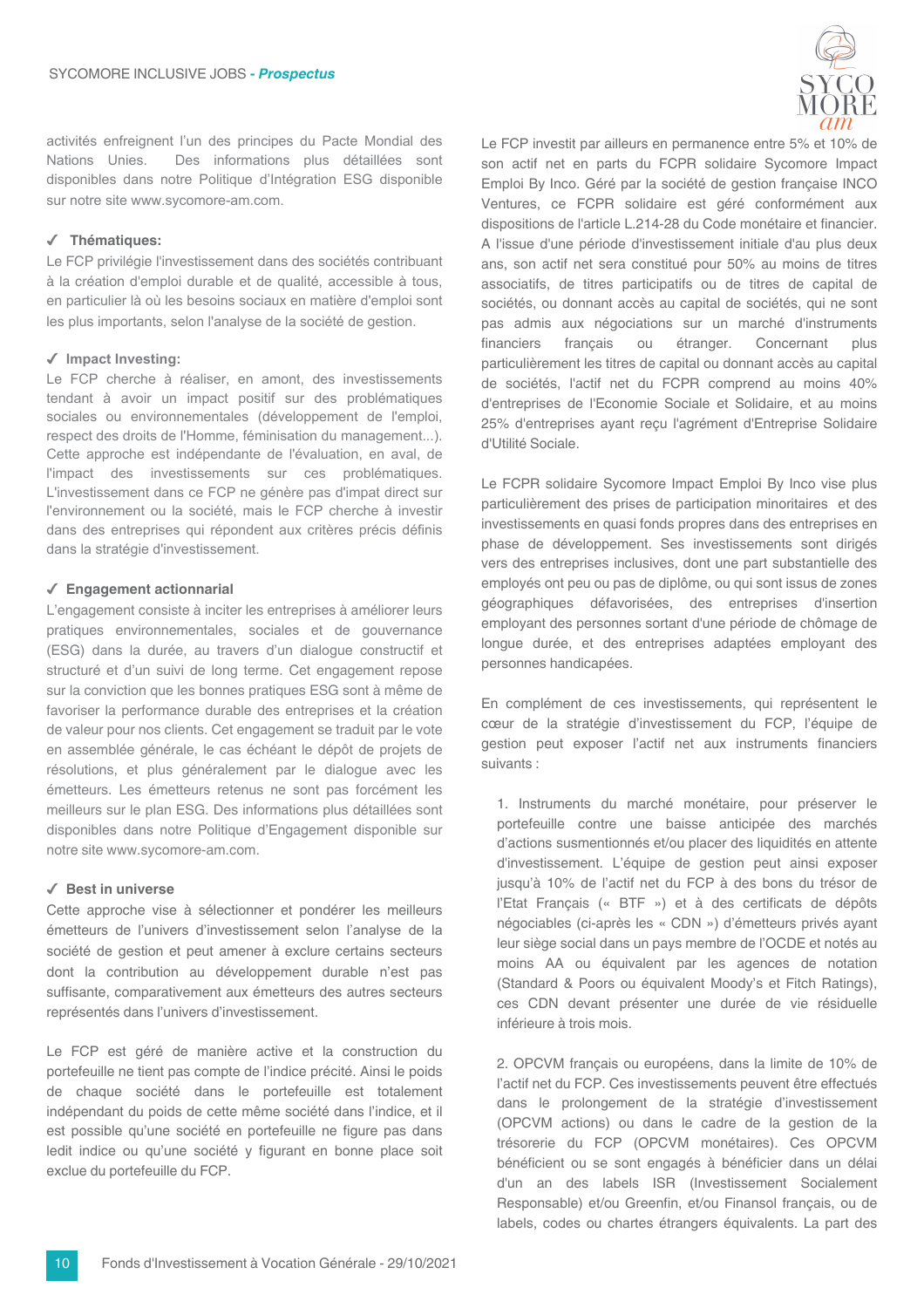OPCVM ne disposant pas encore de l'un des labels sus mentionnés est limitée à 1% de l'actif net. La sélection de ces derniers interviendra sans contraintes quant  $AIIIX$ méthodologies ISR emplovées par leurs sociétés de gestion respectives.

3. Instruments financiers à terme et instruments à dérivé intégré, utilisés soit pour couvrir l'actif net contre une baisse anticipée des marchés d'actions susmentionnés, soit pour l'exposer à une hausse attendue de ces mêmes marchés.

Les engagements hors bilan du portefeuille sont limités à une fois l'actif. La somme de l'exposition au risque action, résultant des engagements hors bilan et des positions en actions ne pourra excéder 1 fois l'actif du FCP. L'exposition totale du portefeuille aux actions ne pourra pas excéder 100%.

La politique d'utilisation des produits dérivés, dont les sousjacents font l'objet du processus d'analyse SPICE, est compatible avec les objectifs du FCP et cohérente avec son inscription dans une perspective de long terme. Elle n'a pas pour conséquence de dénaturer significativement ou durablement la politique de sélection ESG. L'utilisation d'instruments financiers dérivés se limite à des techniques permettant une gestion efficace du portefeuille de titres dans lesquels le FCP est investi. Le FCP ne peut détenir de position courte sur un actif sélectionné comme ESG, suivant sa propre méthode de sélection ESG des actifs.

#### Catégories d'actifs et instruments financiers à terme utilisés :

Les actifs suivants sont susceptibles d'entrer dans la composition du portefeuille du FCP.

#### **Actions**

Le FCP obéit à une contrainte d'investissement minimum de 80% de l'actif net en actions de sociétés avant leur siège social dans l'Union Européenne exclusivement. Les actions éligibles au PEA représentent à tout moment au moins 75% de l'actif net du FCP.

La sélection de ces actions est effectuée sans contraintes sectorielles ou de capitalisation, l'actif net pouvant ainsi être exposé jusqu'à 100% à des actions de sociétés de petite capitalisation.

#### Instruments du marché monétaire

Dans le cadre de la gestion de la trésorerie du FCP des titres de créances négociables peuvent figurer à l'actif du portefeuille. L'ensemble des investissements relatifs à cette catégorie d'actifs ne peut excéder 10% de l'actif net du FCP.

Il peut s'agir d'émetteurs publics ou privés sans contrainte de répartition prédéterminée entre ces deux catégories.

La qualité de crédit de ces émetteurs est appréciée par l'analyse crédit de l'équipe de gestion, qui intègre entre autres données les notations délivrées par les principales agences de notation (Standard & Poors, Moody's, Fitch Ratings), une notation minimum AA constituant un premier filtre d'éligibilité au portefeuille. L'équipe de gestion met en œuvre sa propre analyse crédit et ne recourt pas exclusivement aux agences de notation pour évaluer le risque crédit des émetteurs.

#### Parts ou actions d'OPC

L'actif net du FCP peut comporter jusqu'à 10% de parts ou actions d'OPCVM européens ou français investissant moins de 10% de leur actif en OPCVM ou fonds d'investissement.

Il peut s'agir d'OPCVM monétaires dans le cadre de la gestion de la trésorerie du FCP ou d'OPCVM actions dont la stratégie de gestion est complémentaire de celle du FCP et qui contribuent à la réalisation de l'objectif de performance.

Ces OPCVM sont sélectionnés par l'équipe de gestion après des rencontres avec les gestionnaires de ceux-ci, le principal critère de sélection après la complémentarité des stratégies étant la pérennité du processus d'investissement.

Le FCP a la possibilité, dans les limites susmentionnées, d'investir dans des OPCVM dont le promoteur ou la société de gestion est Sycomore Asset Management ou l'une de ses filiales.

#### Instruments dérivés

Le FCP intervient sur l'ensemble des marchés réglementés ou organisés français et étrangers. Les instruments utilisés sont de nature futures et options.

Les stratégies mises en place dans le cadre de ces interventions visent soit à couvrir le portefeuille contre un risque de baisse d'un sous-jacent de type action soit à exposer le portefeuille afin de bénéficier de la hausse d'un sous-jacent de type action.

Ces stratégies participent de manière annexe à la poursuite de l'objectif de gestion. Elles permettent néanmoins de réduire l'exposition aux actions lorsque le gérant anticipe une phase de baisse pour les marchés d'actions (stratégie de couverture sur indices actions ou sur certaines sociétés jugées surévaluées par le gérant) ou d'exposer le portefeuille lorsque le gérant anticipe une phase de hausse des marchés d'actions dont pourraient ne pas bénéficier pleinement les valeurs déjà en portefeuille.

Des instruments dérivés de change peuvent également être utilisés pour couvrir l'exposition du FCP ou d'une catégorie de part à une devise ou pour ajuster l'exposition globale du FCP au risque de change.

#### Titres intégrant des dérivés

Le FCP intervient sur des instruments financiers intégrant des dérivés avec des sous-jacents de nature action.

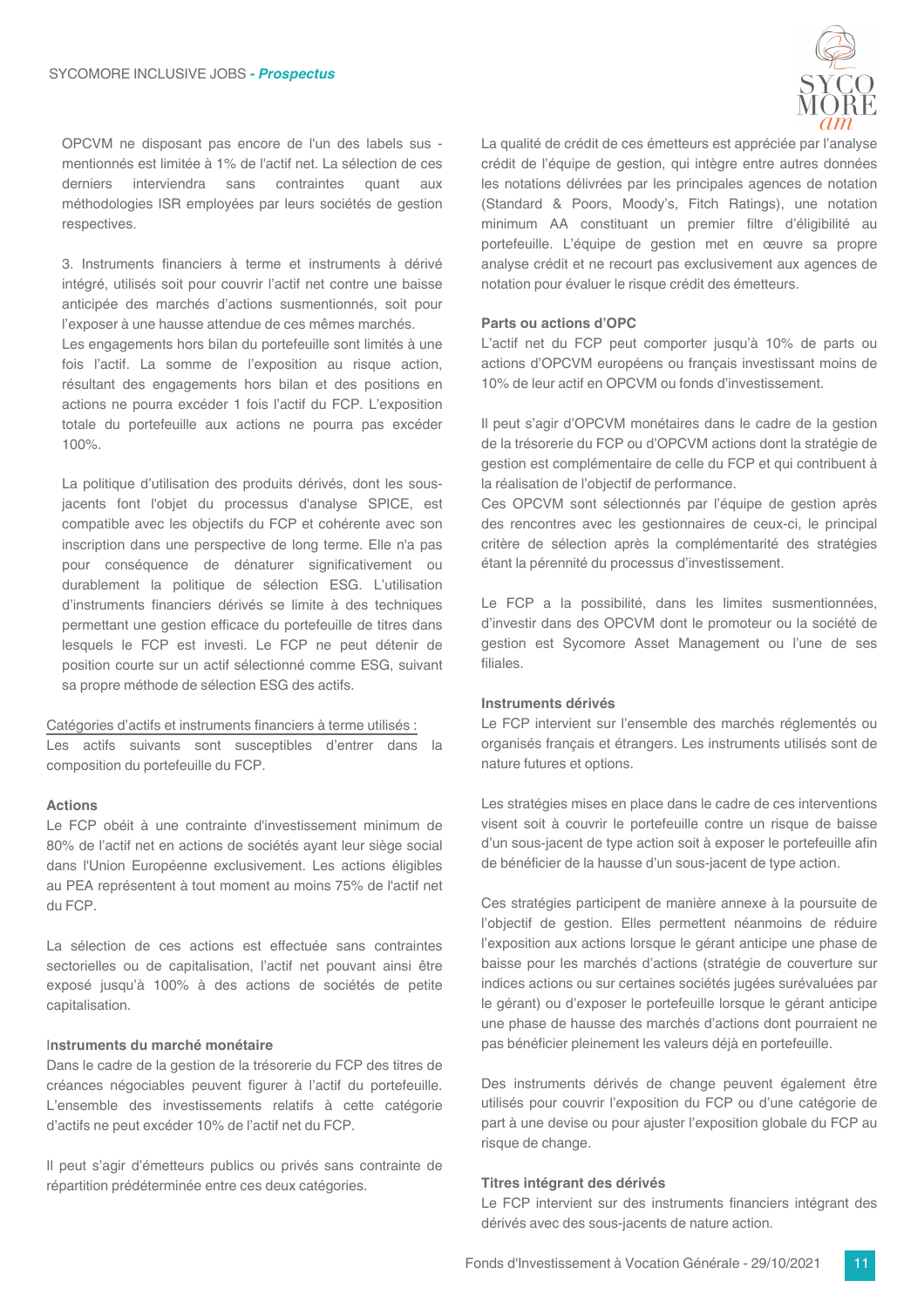

Les instruments utilisés sont : warrants, BSA, certificats, ainsi que tous les supports de type obligataire auxquels sont attachés un droit de conversion ou de souscription et plus particulièrement les obligations convertibles, les obligations convertibles échangeables en actions nouvelles ou existantes et les obligations avec bons de souscription d'actions remboursables.

Les interventions sont réalisées afin d'exposer le portefeuille à une ou plusieurs sociétés répondant aux critères de sélection précédemment définis. Le total de ces investissements dans le portefeuille du FCP ne peut pas représenter plus de 5% de son actif net.

Les engagements hors bilan du portefeuille sont limités à une fois l'actif. La somme de l'exposition au risque action, résultant des engagements hors bilan et des positions en actions ne pourra excéder 1 fois l'actif du FCP. L'exposition totale du portefeuille aux actions ne pourra donc pas excéder 100%.

Il n'est pas prévu de recourir à des contrats d'échange sur rendement global (« Total Return Swaps ») dans le cadre de la gestion du FCP.

#### Recours aux dépôts

Il n'est pas prévu de recourir aux dépôts dans le cadre de la gestion du FCP.

#### Recours aux emprunts d'espèces

Dans le cadre de son fonctionnement normal, le FCP peut se trouver temporairement en position débitrice et avoir recours à l'emprunt d'espèces, dans la limite de 10% de son actif net.

Recours aux acquisitions et cessions temporaires de titres Il n'est pas prévu de recourir aux acquisitions ou cessions temporaires de titres dans le cadre de la gestion du FCP.

#### 3.2.6. Contrats constituant des garanties financières

Le FCP ne reçoit pas de garanties financières dans le cadre des transactions autorisées.

#### 3.2.7. Profil de risaue

Les risques inhérents au FCP sont :

· Le risque de perte en capital, du fait de la possibilité que la performance du FCP ne soit pas conforme aux objectifs de gestion, aux objectifs des investisseurs (ces derniers dépendant de la composition de leurs portefeuilles), ou que le capital investi ne soit pas intégralement restitué, ou encore que cette performance soit diminuée d'un impact négatif de l'inflation.

- · Le risque général actions, du fait de l'exposition comprise entre 60% et 100% aux marchés d'actions par des investissements en actions, et à titre complémentaire en OPC offrant une exposition aux actions, et en instruments dérivés à sous-jacents actions. Il s'agit du risque qu'un marché d'investissement baisse, ou que la valeur d'une ou plusieurs actions diminue, impactée par un mouvement de marché. En cas de baisse des marchés d'actions la valeur liquidative pourra baisser.
- · Le risque spécifique actions, du fait de l'investissement compris entre 80% et 100% aux actions européennes. Il s'agit du risque que la valeur d'un ou plusieurs actions diminue, impactée par une information défavorable propre à la société ou à son secteur d'activité. En cas d'information défavorable sur l'une des sociétés en portefeuille ou son secteur d'activité la valeur liquidative pourra baisser.
- · Le risque spécifique lié aux sociétés de faible capitalisation, du fait de la possibilité que le FCP soit investi jusqu'à 100% de son actif en actions de sociétés de faible capitalisation. A ce titre l'attention des investisseurs est attirée sur le fait que le marché des petites et moyennes capitalisations est destiné à recevoir des entreprises qui, en raison de leurs caractéristiques spécifiques, peuvent présenter des risques pour les investisseurs. Il s'agit du risque que le nombre de titres achetés ou vendus soit inférieur aux ordres transmis au marché, du fait du faible nombre de titres disponibles sur le marché. Ces valeurs peuvent connaître une volatilité plus importante que les grandes capitalisations et faire baisser la valeur liquidative.
- · Le risque spécifique lié à l'investissement dans un FCPR, du fait de l'investissement de 5% à 10% de l'actif net du FCP en parts du FCPR Sycomore Impact Emploi By Inco. Ce dernier investi en instruments financiers non cotés, ce qui en fait un placement à risque eu égard aux spécificités de son processus de sélection des investissements, de sa valorisation et d'une liquidité (capacité à satisfaire les demandes de rachats de parts du FCPR) qui n'est pas assurée.
- · Le risque lié à la gestion discrétionnaire, du fait de la possibilité pour l'équipe de gestion d'allouer librement l'actif du FCP entre les différentes classes d'actifs. Le style de gestion discrétionnaire repose sur l'anticipation de l'évolution des différents marchés. Il existe un risque que l'OPC ne soit pas investi à tout moment sur les marchés les plus performants et que cela entraîne une baisse de la valeur liquidative.
- · Le risque de taux et le risque de crédit, du fait de la possibilité pour le FCP de détenir des instruments du marché monétaire, jusqu'à 10% de son actif ;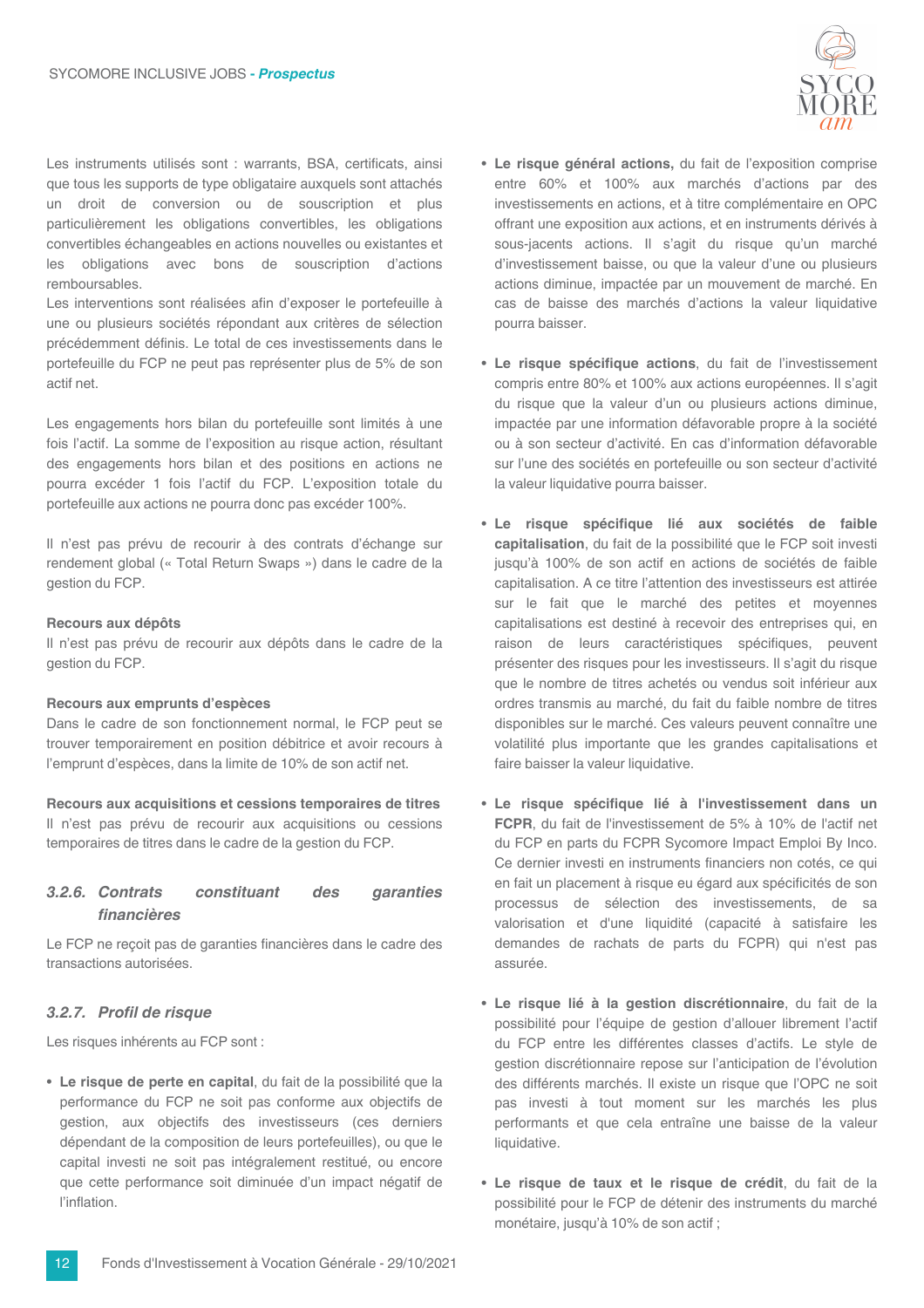Le risque de taux est :

- · le risque que les taux baissent lorsque les placements sont réalisés à taux variable (baisse du rendement) ;
- · le risque que les taux augmentent lorsque les placements sont réalisés à taux fixe, la valeur d'un produit de taux (fixe) étant une fonction inverse du niveau des taux d'intérêts.

En cas de variation défavorable des taux d'intérêts la valeur liquidative pourra baisser.

Le risque de crédit est le risque que l'émetteur d'un titre de créance ne soit plus à même de rembourser sa dette, ou que sa notation soit dégradée, pouvant entraîner alors une baisse de la valeur liquidative.

• Le risque de change, certains instruments financiers emplovés pouvant être cotées dans une devise autre que l'euro. A ce titre l'attention des investisseurs est attirée sur le fait que le FCP est soumis à un risque de change dans une limite de 10% de son actif au maximum pour les résidents francais.

Le risque de change est le risque que la valeur d'une devise d'investissement diminue par rapport à la devise de référence du FCP, à savoir l'euro, pouvant entraîner alors une baisse de la valeur liquidative.

· Le risque méthodologique lié à l'investissement socialement responsable (ISR): L'ISR est un domaine relativement nouveau ; il n'existe donc pas de cadre ou de liste de facteurs universellement acceptés à prendre en considération pour garantir la durabilité des investissements. Par ailleurs, le cadre juridique et réglementaire régissant ce domaine est toujours en cours d'élaboration. L'absence de normes communes peut entraîner des approches différentes pour fixer et atteindre les objectifs ESG (environnementaux, sociaux et de gouvernance). Les facteurs ESG peuvent varier en fonction des thèmes d'investissement, des classes d'actifs, de la philosophie d'investissement et de l'utilisation subjective des différents indicateurs ESG régissant la construction des portefeuilles. La sélection et les pondérations appliquées peuvent, dans une certaine mesure, être subjectives ou basées sur des mesures qui peuvent partager le même nom mais qui ont des significations sous-jacentes différentes. Les informations ESG, qu'elles proviennent d'une source externe et/ou interne, sont, par nature et dans de nombreux cas, basées sur une évaluation qualitative et un jugement, notamment en l'absence de normes de marché bien définies et en raison de l'existence de multiples approches de l'ISR. Un élément de subjectivité et de discrétion est donc inhérent à l'interprétation et à l'utilisation des données ESG. Il peut donc être difficile de comparer des stratégies intégrant des critères ESG. Les investisseurs doivent noter que la valeur subiective qu'ils peuvent ou non attribuer à certains types de critères ESG peut différer sensiblement d'un fonds à l'autre.

L'application des critères ESG au processus d'investissement peut exclure les titres de certains émetteurs pour des raisons non financières et, par conséquent, peut faire perdre certaines opportunités de marché disponibles aux fonds qui n'utilisent pas les critères ESG ou de durabilité. Les informations ESG provenant de fournisseurs de données tiers peuvent être incomplètes, inexactes ou non disponibles. En conséquence, il existe un risque d'évaluation incorrecte d'une valeur ou d'un émetteur, entraînant l'inclusion ou l'exclusion erronée d'une valeur. Les fournisseurs de données ESG sont des entreprises privées qui fournissent des données ESG pour une variété d'émetteurs. Ils peuvent donc modifier l'évaluation des émetteurs ou des instruments à leur discrétion. L'approche ESG peut évoluer et se développer au fil du temps, en raison d'un affinement des processus de décision en matière d'investissement pour tenir compte des facteurs et des risques ESG, et/ou en raison des évolutions juridiques et réglementaires.

· Le risque de durabilité : du fait d'événements dans le domaine environnemental, social ou de gouvernance qui, s'il survient, pourrait avoir une incidence négative importante, réelle ou potentielle, sur la valeur de l'investissement. La politique d'investissement du fonds n'intègre toutefois pas de façon systématique et simultanée des critères dits ESG et ne comprend pas de mesures d'atténuation de ces risques.

#### 3.2.8. Garantie ou protection

Néant.

#### 3.2.9. Souscripteurs concernés  $et$ profil de l'investisseur type

Les parts IC et ID sont dites « clean shares » et sont destinées aux souscripteurs « contrepartie éligible » au sens de la 2004/39/CE,  $\ll$ **Directive** souscripteurs investisseur professionnel » au sens de l'article I de l'annexe II de la Directive 2014/65/CE, et tous souscripteurs dans le cadre de services de gestion sous mandat ou de conseil en investissement sur une base indépendante au sens de la Directive 2014/65/CE, pour lesquels les fournisseurs de ces services ne sont pas autorisés à accepter, en les conservant, des droits, commissions ou tout autre avantage pécuniaire et non pécuniaire payé ou accordé par la société de gestion ou le commercialisateur du FCP (parts dites « clean shares »).

Les parts RC et RD s'adressent à tous les souscripteurs.

Les parts X s'adressent plus particulièrement aux OPC gérés par Sycomore AM et ses filiales.

Le FCP s'adresse à tous les souscripteurs souhaitant investir leur épargne dans un fonds solidaire, et peut servir de support à des contrats d'assurance vie en unités de comptes. Il s'adresse notamment aux investisseurs prêts à supporter les fortes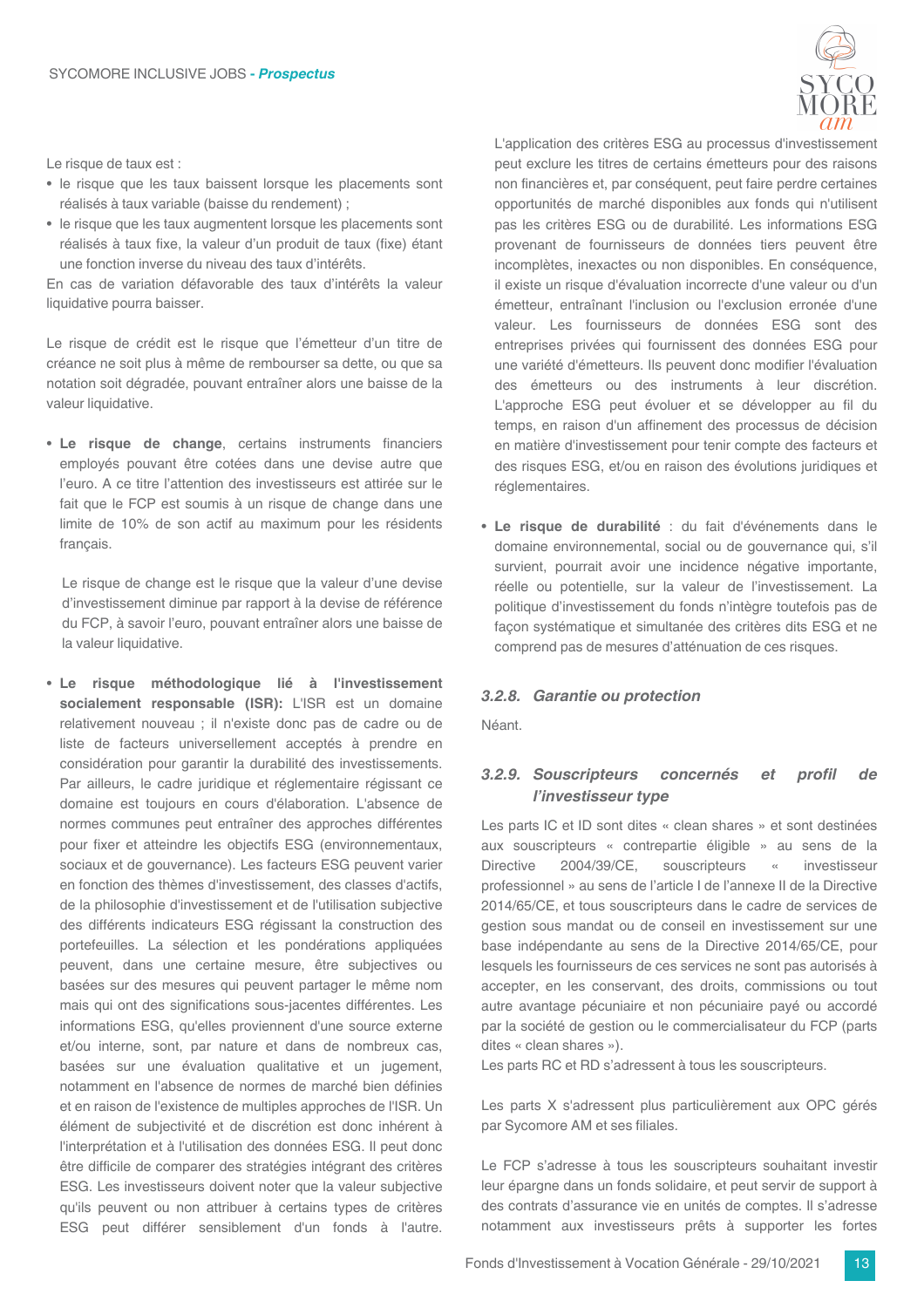

variations des marchés d'actions et disposant d'un horizon de placement minimum de cinq (5) ans.

Le montant qu'il est raisonnable d'investir dans ce FCP dépend de votre situation personnelle. Pour le déterminer, vous devez tenir compte de votre patrimoine personnel, de vos besoins actuels et à cinq ans, mais également de votre souhait de prendre des risques ou au contraire de privilégier un investissement prudent. Il est également fortement recommandé de diversifier suffisamment vos investissements afin de ne pas les exposer uniquement aux risques de ce FCP.

Les parts de ce FCP, qui est un Foreign Public Fund au sens de la Section 13 de l'US Bank Holding Company Act, n'ont pas été enregistrées ou déclarées auprès des autorités américaines dans le cadre du US Securities Act de 1933. En conséquence, elles ne peuvent être offertes ou vendues, directement ou indirectement, sur le territoire des Etats-Unis ou pour le compte

ou au bénéfice d'une « US Person » au sens de la règlementation américaine (« Regulation S »).

#### 3.2.10. Modalité de détermination et d'affectation des sommes distribuables

L'affectation des sommes distribuables varie selon la catégorie de parts.

Parts IC, RC, X : les sommes distribuables sont capitalisées intégralement.

Parts ID, RD : les sommes distribuables seront distribuées, en tout ou partie, dans les conditions fixées à l'article 9 du règlement du FCP.

La société de gestion décide de l'affectation des sommes distribuables au titre de chaque exercice.

Fréquence de distribution : annuelle avec possibilité de distribution d'acomptes trimestriels.

#### Affectation des Devise de Minimum de Part Code ISIN sommes Souscripteurs concernés libellé souscription distribuables Souscripteurs « contrepartie éligible » au sens de la Directive 2004/39/CE, souscripteurs « investisseur professionnel » au sens de l'article I de l'annexe II de la Directive 2014/65/CE, et tous souscripteurs dans le cadre de services de gestion sous mandat ou de conseil en investissement sur une base indépendante au sens de la  $|C|$ FR0014000IE9 **EUR** Capitalisation Néant Directive 2014/65/CE, pour lesquels les fournisseurs de ces services ne sont pas autorisés à accepter, en les conservant, des droits, commissions ou tout autre avantage pécuniaire ou non pécuniaire payé ou accordé par la société de gestion ou le commercialisateur du FCP (parts dites « clean shares »). Souscripteurs « contrepartie éligible » au sens de la Directive 2004/39/CE, souscripteurs « investisseur professionnel » au sens de l'article I de l'annexe II de la Directive 2014/65/CE, et tous souscripteurs dans le cadre de services de gestion sous mandat ou de conseil en Capitalisation et/ investissement sur une base indépendante au sens de la FR0014000IF6 **EUR** Néant ID ou distribution Directive 2014/65/CE, pour lesquels les fournisseurs de ces services ne sont pas autorisés à accepter, en les conservant, des droits, commissions ou tout autre avantage pécuniaire ou non pécuniaire payé ou accordé par la société de gestion ou le commercialisateur du FCP (parts dites « clean shares »).

| RC | FR0014000IG4 | Capitalisation                        | EUR. | Tous souscripteurs | Néant |
|----|--------------|---------------------------------------|------|--------------------|-------|
| RD | FR0014000lH2 | Capitalisation et/<br>ou Distribution | EUR  | Tous souscripteurs | Néant |

#### 3.2.11. Caractéristiques des parts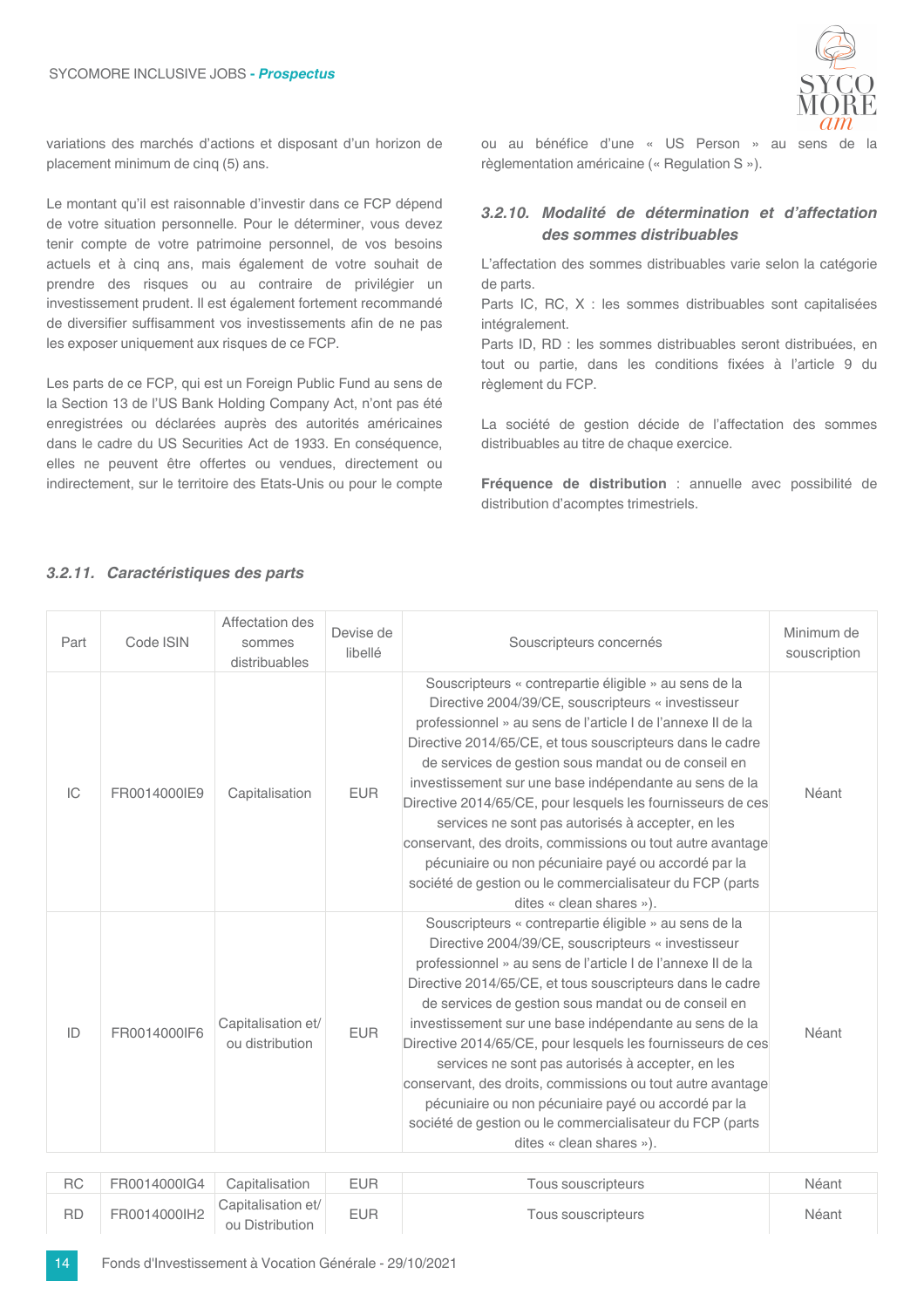

|  | FR0014000II0 | <b>EUR</b><br>Capitalisation | Tous souscripteurs, plus particulièrement aux OPC gérés | Néant |
|--|--------------|------------------------------|---------------------------------------------------------|-------|
|  |              |                              | par Sycomore AM et ses filiales                         |       |

#### 3.2.12. Conditions de souscription et de rachat

Les demandes de souscriptions et de rachats sont centralisées par BNP Paribas Securities Services (3 rue d'Antin, 75002 Paris) chaque jour d'établissement de la valeur liquidative (J) à 12 heures. Ces demandes, exmprimées en quantité et/ou en montant, sont exécutées sur la base de la valeur liquidative calculée en J+1 à cours inconnu. Les règlements afférents interviennent le deuxième jour ouvré suivant (J+2).

En synthèse, les ordres de souscription et de rachat sont exécutés conformément au tableau ci-dessous, sauf éventuel délai spécifique convenu avec votre établissement financier :

| J: jour d'établissement de la valeur<br>liquidative                   | J + 1 jour ouvré                          | $J + 2$ jours ouvrés                                 |  |  |
|-----------------------------------------------------------------------|-------------------------------------------|------------------------------------------------------|--|--|
| Centralisation avant 12h00 des ordres de<br>souscription et de rachat | Publication de la valeur liquidative de J | Livraison des souscriptions<br>Règlement des rachats |  |  |

L'attention des investisseurs est attirée sur le fait que les ordres transmis à des commercialisateurs autres que l'établissement mentionné ci-dessus doivent tenir compte du fait que l'heure limite de centralisation des ordres s'applique auxdits commercialisateurs vis-à-vis de BNP Paribas Securities Services. En conséquence, ces commercialisateurs peuvent appliquer leur propre heure limite, antérieure à celle mentionnée ci-dessus, afin de tenir compte de leur délai de transmission des ordres à BNP Paribas Securities Services.

Le passage d'une catégorie de parts à une autre s'effectue au moyen d'une demande de rachat des parts de la catégorie possédée, suivie d'une demande de souscription de parts d'une autre catégorie. L'attention des investisseurs est attirée sur le fait que le passage d'une catégorie de parts à une autre entraîne l'application du régime fiscal des plus ou moins-values sur instruments financiers.

Date et périodicité de calcul de la valeur liquidative : La valeur liquidative est établie chaque jour de Bourse de Paris (J), à l'exception des jours fériés légaux en France. Cette valeur liquidative est calculée le lendemain ouvré (J+1) sur la base des cours de clôture de la veille (J).

Lieu et modalités de publication ou de communication de la valeur liquidative : La valeur liquidative du fonds est disponible sur simple demande auprès de Sycomore Asset Management et sur son site internet (www.sycomore-am.com).

#### 3.2.13. Frais et commissions

#### Commissions de souscription et de rachat :

Les commissions de souscription et de rachat viennent augmenter le prix de souscription pavé par l'investisseur ou diminuer le prix de remboursement. Les commissions acquises au FCP servent à compenser les frais supportés par le FCP pour investir ou désinvestir les avoirs confiés. Les commissions non acquises reviennent à la société de gestion, au commercialisateur...

| Frais à la charge de l'investisseur,             |                                                                    | Taux barème                         |   |                 |  |
|--------------------------------------------------|--------------------------------------------------------------------|-------------------------------------|---|-----------------|--|
| prélevé lors des souscriptions et des rachats    | Assiette                                                           | $IC.$ ID                            | X | RC. RD          |  |
| Commission de souscription<br>non acquise au FCP | Valeur liquidative multipliée par<br>le nombre de parts souscrites | 10% taux maximum<br>7% taux maximum |   | 3% taux maximum |  |
| Commission de souscription<br>acquise au FCP     | Valeur liquidative multipliée par<br>le nombre de parts souscrites | Néant                               |   |                 |  |
| Commission de rachat<br>non acquise au FCP       | Valeur liquidative multipliée par<br>le nombre de parts rachetées  | Néant                               |   |                 |  |
| Commission de rachat<br>acquise au FCP           | Valeur liquidative multipliée par<br>le nombre de parts rachetées  | Néant                               |   |                 |  |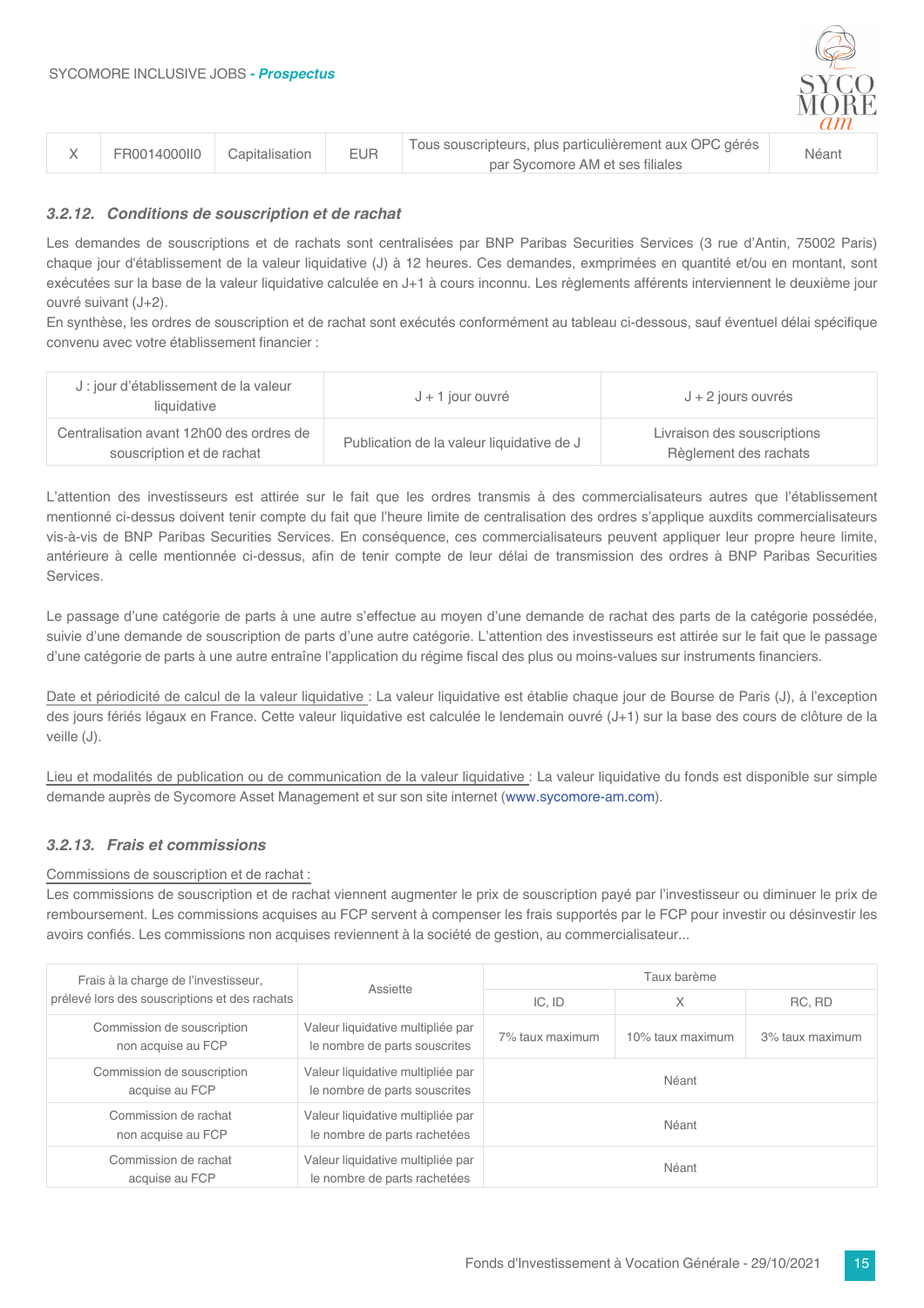

Cas d'exonération : En cas de rachat suivi d'une souscription le même jour, pour un même montant et sur un même compte, sur la base de la même valeur liquidative, le rachat et la souscription s'effectuent sans commission.

#### Frais de fonctionnement et de gestion :

Ces frais recouvrent tous les frais facturés directement au FCP, à l'exception des frais de transaction. Les frais de transaction incluent les frais d'intermédiation (courtage, impôts de bourse...) et la commission de mouvement, le cas échéant, qui peut être perçue notamment par le dépositaire et la société de gestion. Aux frais de fonctionnement et de gestion peuvent s'ajouter :

- des commissions de surperformance. Celles-ci rémunèrent la société de gestion dès lors que le FCP a dépassé ses objectifs. Elles sont donc facturées au FCP :
- des commissions de mouvement facturées au FCP.

Pour plus de précision sur les frais effectivement facturés au FCP, se reporter au « document d'informations clés pour l'investisseur ».

|                                                                   |                                             | Taux barème                      |                                                                      |          |
|-------------------------------------------------------------------|---------------------------------------------|----------------------------------|----------------------------------------------------------------------|----------|
| Frais facturés au FCP                                             | Assiette                                    | IC, ID                           | RC. RD                                                               | X        |
| Frais de gestion financière et frais administratifs externes à la | Actif net hors fraction<br>investie en FCPR | Taux annuel TTC maximum          |                                                                      |          |
| société de gestion                                                |                                             | 1.00%                            | $2.00\%$                                                             | $1.00\%$ |
| Commissions de mouvement<br>perçues par la société de gestion     | Prélèvement sur<br>chaque transaction       | Néant                            |                                                                      |          |
| Commission de mouvement<br>percue par le dépositaire              | Prélèvement sur<br>chaque transaction       | Forfait maximum de 60 euros TTC. |                                                                      |          |
| Frais indirects maximum                                           | Actif net                                   | $0.70\%$ TTC                     |                                                                      |          |
| Commission de surperformance nette de frais de gestion            | Actif net                                   |                                  | 15% TTC au-delà de l'indice Euro Stoxx<br>TR (dividendes réinvestis) | Néant    |

Ces frais seront directement imputés au compte de résultat du fonds.

Commission de surperformance : Le calcul de la commission de surperformance, conditionnée à une performance positive du FCP supérieure à celle de l'indice de référence, est basé sur la comparaison, sur l'exercice, entre l'actif du FCP après frais de fonctionnement et de gestion, et un actif de référence ayant réalisé une performance identique à celle de l'indicateur de référence sur la période de calcul, en enregistrant les variations liées aux souscriptions et aux rachats du FCP.

Si, sur l'exercice, la performance du FCP est inférieure à celle de l'actif de référence, la part variable des frais de gestion sera nulle.

Si en cours d'exercice, la performance du FCP, depuis le début de l'exercice est supérieure à celle de l'actif de référence et positive, cette surperformance fera l'objet d'une provision au titre des frais de gestion variables lors du calcul de la valeur liquidative. Si des rachats sont centralisés en présence d'une telle provision, la quote-part de la commission provisionnée correspondante aux parts rachetées devient définitivement acquise à la société de gestion.

Dans le cas d'une sous-performance du FCP par rapport à l'actif de référence entre deux valeurs liquidatives, toute provision passée précédemment sera réajustée par une reprise sur provision. Les reprises sur provision sont plafonnées à hauteur des dotations antérieures

Sélection des intermédiaires Sycomore Asset Management a confié la négociation de ses ordres à Sycomore Market Solutions. Sycomore Market Solutions reçoit les ordres initiés par la société de gestion pour le compte du FCP et en assure la transmission aux intermédiaires et contreparties de marché avec pour mission principale de rechercher la meilleure exécution possible de ces ordres. Sycomore Market Solutions est une entreprise d'investissement agréée par l'Autorité de Contrôle Prudentiel et de Résolution en vue de fournir le service de réception et de transmission d'ordres pour compte de tiers.

Pour toute information complémentaire, les porteurs peuvent se reporter au rapport annuel de gestion.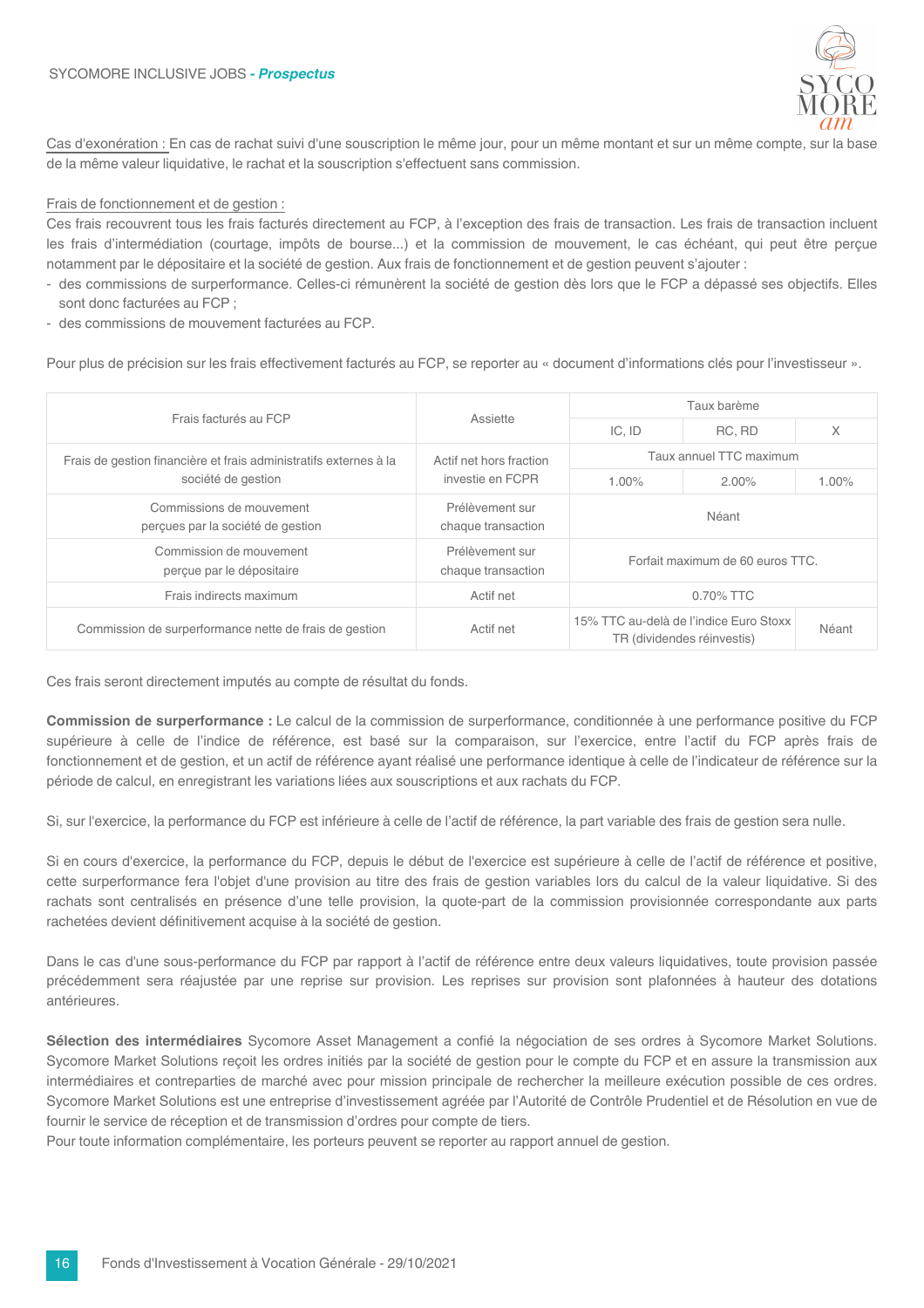

## 4. INFORMATIONS D'ORDRE COMMERCIAL

La mise en paiement des sommes distribuables est effectuée le cas échéant dans un délai maximal de cinq mois suivant la clôture de l'exercice du FCP.

Les souscriptions et les rachats de parts du FCP doivent être adressés auprès de l'établissement centralisateur.

Les informations concernant le FCP sont transmises par Sycomore Asset Management à votre intermédiaire financier habituel, qui a l'obligation d'en assurer la diffusion auprès de ses clients.

La politique de vote de la société de gestion ainsi que le rapport rendant compte des conditions d'exercice de ces mêmes droits de vote sont disponibles et adressés gratuitement dans un délai d'une semaine sur simple demande écrite de l'investisseur auprès de:

- Sycomore Asset Management, 14 avenue Hoche, 75008 Paris;

- A l'adresse suivante info@sycomore-am.com.

Les informations sur les critères ESG pris en compte par le fonds dans sa stratégie sont disponibles sur le site internet de Sycomore Asset Management (www.sycomore-am.com).

En outre, une information concernant le fonds peut être obtenue directement via le site internet de Sycomore Asset Management (www.sycomore-am.com) ou en contactant par téléphone notre département en charge des relations avec les investisseurs au 01.44.40.16.00.

La société de gestion peut transmettre la composition du portefeuille du FCP à ses investisseurs dans un délai qui ne peut être inférieur à 48 heures après la publication de la valeur liquidative, uniquement pour les besoins de calcul des exigences réglementaires liées à la directive 2009/138/CE (Solvabilité2). Chaque investisseur qui souhaite en bénéficier devra avoir mis en place des procédures de gestion de ces informations sensibles préalablement à la transmission de la composition du portefeuille de façon à ce que celles-ci soient utilisées uniquement pour le calcul des exigences prudentielles.

### 5. REGLES D'INVESTISSEMENT

Le FCP respecte les règles d'investissement applicables aux OPCVM relevant de la Directive 2009/65/CE investissant au plus 10% de leur actif en parts ou actions d'OPCVM, relevant par ailleurs de la classification française "Actions des pays de l'Union Européenne, à la seule exception de son investissement en parts du FCPR Sycomore Impact Emploi by Inco pour 5% à 10% de son actif net.

### 6. RISQUE GLOBAL

Le risque global du FCP, servant à rendre compte du surcroît de risque lié à l'utilisation d'instruments dérivés, est réalisé selon la méthode du calcul de l'engagement.

### 7. REGLES D'EVALUATION DES ACTIFS

#### 7.1 Règles d'évaluation des actifs

Les instruments financiers et valeurs négociées sur un marché réglementé français ou étranger sont évalués au prix du marché.

Toutefois, les instruments suivant sont évalués selon les méthodes spécifiques suivantes :

- · les instruments financiers non négociés sur un marché réglementé sont évalués sous la responsabilité de la société de gestion à leur valeur probable de négociation.
- · les parts ou actions d'OPCVM sont évaluées à la dernière valeur liquidative connue.
- · les titres de créances et assimilés négociables qui ne font pas l'objet de transactions significatives sont évalués par l'application d'une méthode actuarielle, le taux retenu étant celui des émissions de titres équivalent affecté. le cas échéant. d'un écart représentatif des caractéristiques intrinsèques de l'émetteur du titre. Toutefois, les TCN d'une

durée de vie résiduelle inférieure ou égale à trois mois et en l'absence de sensibilité particulière pourront être évalués selon la méthode linéaire. Les modalités d'application de ces règles sont fixées par la société de gestion. Elles sont mentionnées dans l'annexe aux comptes annuels.

- · les opérations portant sur des instruments financiers à terme fermes ou conditionnels négociées sur des marchés organisés francais ou étrangers sont valorisées à la valeur de marché selon les modalités arrêtées par la société de gestion. Elles sont précisées dans l'annexe aux comptes annuels.
- · les opérations à terme ferme ou conditionnel ou les opérations d'échange conclues sur les marchés de gré à gré, autorisées par la réglementation applicable aux OPCVM, sont valorisées à leur valeur de marché ou à une valeur estimées selon les modalités arrêtées par la société de gestion et précisées dans l'annexe aux comptes annuels.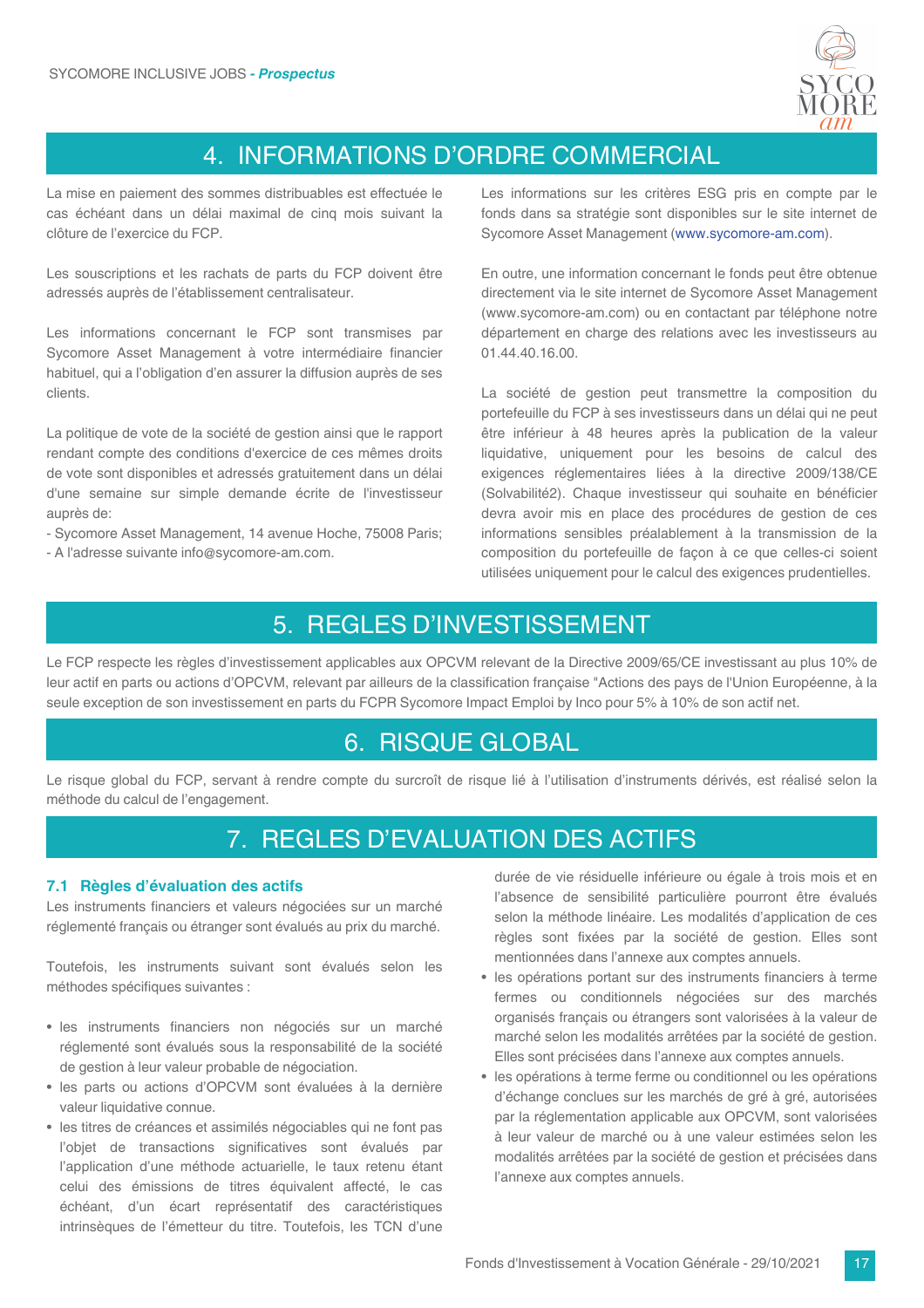

Les instruments financiers dont le cours n'a pas été constaté le jour de l'évaluation ou dont le cours a été corrigé sont évalués à leur valeur probable de négociation sous la responsabilité de la société de gestion. Ces évaluations et leur justification sont communiquées au commissaire aux comptes à l'occasion de ses contrôles.

La devise du FCP est l'Euro

#### 7.2 Modalités alternatives d'évaluation en cas d'indisponibilité des données financières

Il est préalablement rappelé que, du fait de la délégation de la gestion comptable du FCP consentie à BNP Paribas Securities Services, il revient à ce dernier d'évaluer les actifs financiers du FCP.

Néanmoins, Sycomore Asset Management dispose à tout moment d'une estimation propre des actifs financiers du FCP, réalisée à partir des nombreuses sources de données financières dont elle dispose (Reuters, Bloomberg, contreparties de marché...).

Il est donc toujours possible, en cas d'impossibilité pour le délégataire administratif et comptable d'évaluer les actifs du FCP, de lui fournir les informations nécessaires à cette évaluation, auquel cas le Commissaire aux comptes en est informé dans les plus brefs délais.

#### 7.3 Méthode de comptabilisation

Le mode de comptabilisation retenu pour l'enregistrement des revenus des instruments financiers est celui du coupon couru.

Le mode de comptabilisation retenu pour l'enregistrement des frais de transaction est celui des frais exclus.

## 8. POLITIQUE DE REMUNERATION

Conformément à la réglementation issue des directives 2011/61/ CE (dite « AIFM ») et 2014/91/CE (dite « UCITS V »), Sycomore AM a établi une Politique de rémunération. Elle a pour objectifs de promouvoir l'alignement des intérêts entre les investisseurs, la société de gestion et les membres de son personnel, ainsi qu'une gestion saine et efficace des risques des portefeuilles gérés et de la société de gestion, en tenant compte de la nature, la portée et la complexité des activités de Sycomore AM. Elle repose notamment sur l'attribution de rémunérations fixes

suffisamment élevées et de primes dont les modalités d'attribution et de versement favorisent l'alignement des intérêts à long terme.

Les détails de cette Politique de rémunération sont disponibles sur notre site internet www.sycomore-am.com. Un exemplaire papier peut également être mis à disposition gratuitement sur demande.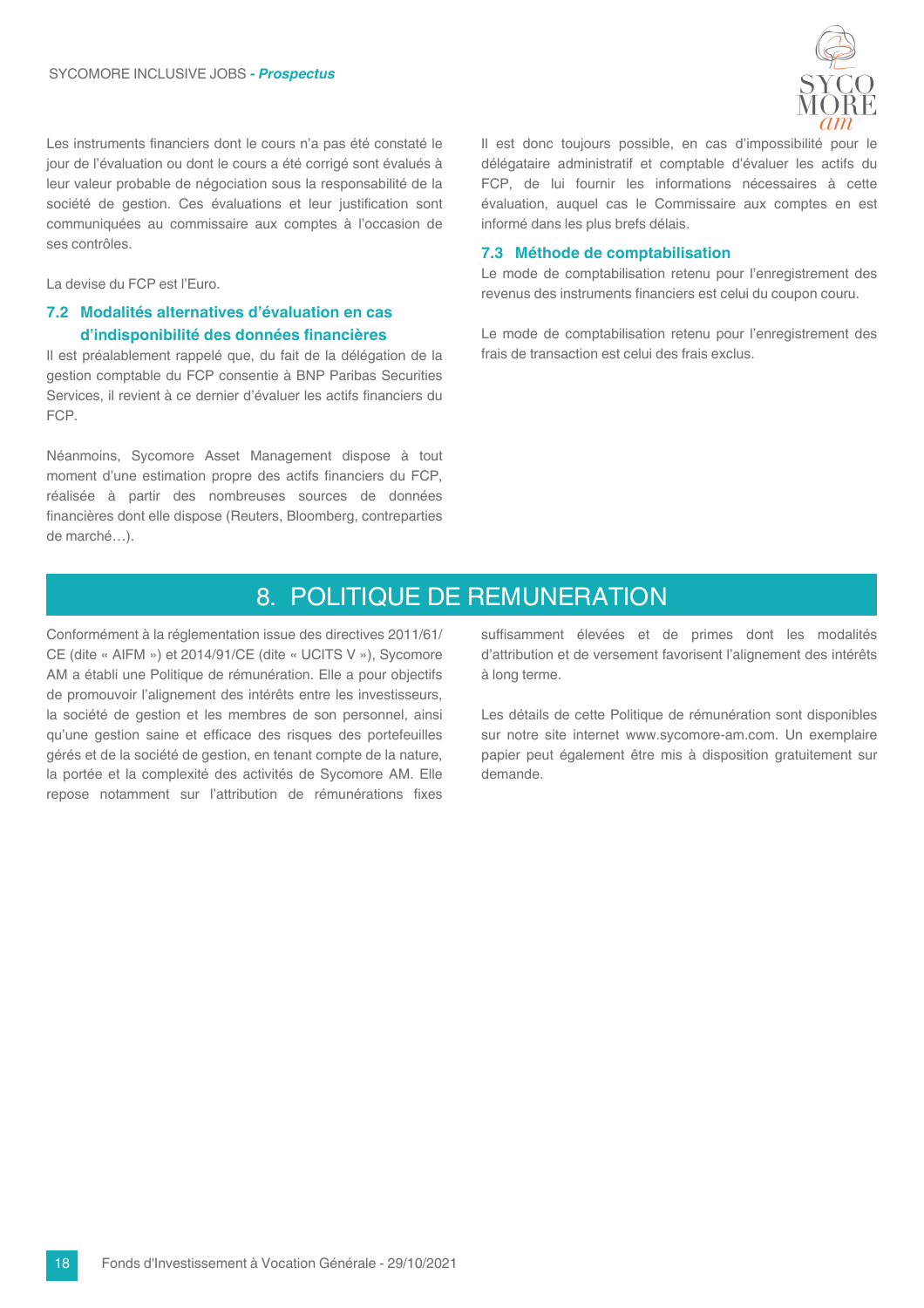

## 9. REGLEMENT

#### **ACTIES ET PARTS**

#### Article 1 - Parts de copropriété

Les droits des copropriétaires sont exprimés en parts, chaque part correspondant à une même fraction de l'actif du fonds. Chaque porteur de parts dispose d'un droit de copropriété sur les actifs du fonds proportionnel au nombre de parts possédées.

La durée du fonds est de 99 ans à compter du 31 décembre 2020 sauf dans les cas de dissolution anticipée ou de la prorogation prévue au présent règlement.

Les caractéristiques des différentes catégories de parts et leurs conditions d'accès sont précisées dans le document d' « informations clés pour l'investisseur » et le prospectus du FCP.

Les différentes catégories de parts pourront :

- bénéficier de régimes différents de distribution des revenus ; (distribution ou capitalisation)
- être libellées en devises différentes ;
- supporter des frais de gestion différents ;
- supporter des commissions de souscriptions et de rachat différentes :
- avoir une valeur nominale différente.

Les parts pourront être regroupées ou divisées.

Les parts pourront être fractionnées, sur décision du conseil d'administration de la société de gestion en cent-millièmes dénommées fractions de parts.

Les dispositions du règlement réglant l'émission et le rachat de parts sont applicables aux fractions de parts dont la valeur sera toujours proportionnelle à celle de la part qu'elles représentent. Toutes les autres dispositions du règlement relatives aux parts s'appliquent aux fractions de parts sans qu'il soit nécessaire de le spécifier, sauf lorsqu'il en est disposé autrement.

Enfin, le conseil d'administration de la société de gestion peut, sur ses seules décisions, procéder à la division des parts par la création de parts nouvelles qui sont attribuées aux porteurs en échange des parts anciennes.

#### Article 2 - Montant minimal de l'actif

Il ne peut être procédé au rachat des parts si l'actif du FCP (ou d'un compartiment) devient inférieur à 300 000 euros ; lorsque l'actif demeure pendant trente jours inférieur à ce montant. la société de gestion prend les dispositions nécessaires afin de procéder à la liquidation de l'OPC concerné, ou à l'une des opérations mentionnées à l'article 411-16 du règlement général de l'AMF (mutation de l'OPC).

#### Article 3 - Emission et rachat des parts

Les parts sont émises à tout moment à la demande des porteurs sur la base de leur valeur liquidative augmentée, le cas échéant, des commissions de souscription.

Les rachats et les souscriptions sont effectués dans les conditions et selon les modalités définies dans le document d'informations clés pour l'investisseur et le prospectus.

Les parts de fonds commun de placement peuvent faire l'objet d'une admission à la cote selon la réglementation en vigueur.

Les souscriptions doivent être intégralement libérées le jour du calcul de la valeur liquidative. Elles peuvent être effectuées en numéraire et/ou par apport d'instruments financiers. La société de gestion de portefeuille a le droit de refuser les valeurs proposées et, à cet effet, dispose d'un délai de sept jours à partir de leur dépôt pour faire connaître sa décision. En cas d'acceptation, les valeurs apportées sont évaluées selon les règles fixées à l'article 4 et la souscription est réalisée sur la base de la première valeur liquidative suivant l'acceptation des valeurs concernées.

Les rachats sont effectués exclusivement en numéraire, sauf en cas de liquidation du fonds lorsque les porteurs de parts ont signifié leur accord pour être remboursés en titres. Ils sont réglés par le teneur de compte émetteur dans un délai maximum de cinq jours suivant celui de l'évaluation de la part.

Toutefois, si, en cas de circonstances exceptionnelles, le remboursement nécessite la réalisation préalable d'actifs compris dans le fonds, ce délai peut être prolongé, sans pouvoir excéder 30 jours.

Sauf en cas de succession ou de donation-partage, la cession ou le transfert de parts entre porteurs, ou de porteurs à un tiers, est assimilé à un rachat suivi d'une souscription ; s'il s'agit d'un tiers, le montant de la cession ou du transfert doit, le cas échéant, être complété par le bénéficiaire pour atteindre au minimum celui de la souscription minimale exigée par le document d'informations clés pour l'investisseur et le prospectus.

En application de l'article L. 214-8-7 du Code monétaire et financier, le rachat par le FCP de ses parts, comme l'émission de parts nouvelles, peuvent être suspendus, à titre provisoire, par la société de gestion, quand des circonstances exceptionnelles l'exigent et si l'intérêt des porteurs le commande.

Lorsque l'actif net du FCP est inférieur au montant fixé par la réglementation, aucun rachat des parts ne peut être effectué.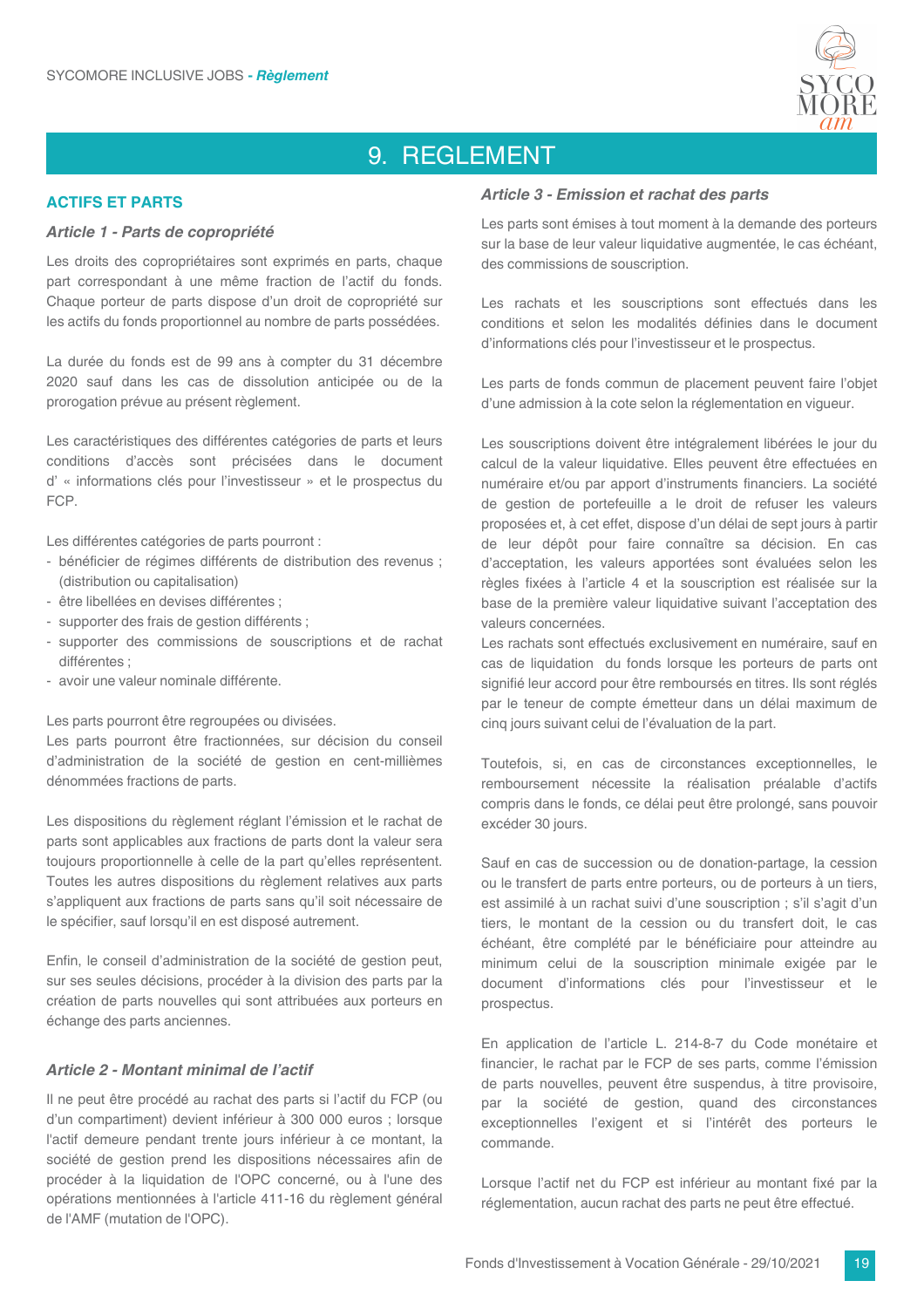Le FCP peut cesser d'émettre des parts en application du troisième alinéa de l'article L. 214-8-7 du code monétaire et financier, de manière provisoire ou définitive, partiellement ou totalement, dans les situations objectives entraînant la fermeture des souscriptions telles qu'un nombre maximum de parts émises, un montant maximum d'actif atteint ou l'expiration d'une période de souscription déterminée. Le déclenchement de cet outil fera l'objet d'une information par tout moyen des porteurs existants relative à son activation, ainsi qu'au seuil et à la situation objective avant conduit à la décision de fermeture partielle ou totale. Dans le cas d'une fermeture partielle, cette information par tout moyen précisera explicitement les modalités selon lesquelles les porteurs existants peuvent continuer de souscrire pendant la durée de cette fermeture partielle. Les porteurs de parts sont également informés par tout moyen de la décision de la société de gestion soit de mettre fin à la fermeture totale ou partielle des souscriptions (lors du passage sous le seuil de déclenchement), soit de ne pas y mettre fin (en cas de changement de seuil ou de modification de la situation objective avant conduit à la mise en œuvre de cet outil). Une modification de la situation objective invoquée ou du seuil de déclenchement de l'outil doit toujours être effectuée dans l'intérêt des porteurs de parts. L'information par tous moyens précise les raisons exactes de ces modifications.

#### Article 4 - Calcul de la valeur liquidative

Le calcul de la valeur liquidative des parts est effectué en tenant compte des règles d'évaluation figurant dans le prospectus.

Les apports en nature ne peuvent comporter que les titres, valeurs ou contrats admis à composer l'actif des OPCVM ; ils sont évalués conformément aux règles d'évaluation applicables au calcul de la valeur liquidative.

#### **FONCTIONNEMENT DU FONDS**

#### Article 5 - La société de gestion

La gestion du fonds est assurée par la société de gestion conformément à l'orientation définie pour le fonds.

La société de gestion agit en toutes circonstances dans l'intérêt exclusif des porteurs de parts et peut seule exercer les droits de vote attachés aux titres compris dans le fonds.

#### Article 5bis - Règles de fonctionnement

Les instruments et dépôts éligibles à l'actif du FCP ainsi que les règles d'investissement sont décrits dans le prospectus.



### Article 5ter - Admission à la négociation sur un marché réglementé et/ou un système multilatéral de négociation

Les parts peuvent faire l'objet d'une admission à la négociation sur un marché réglementé et/ou un système multilatéral de négociation selon la réglementation en vigueur. Dans le cas où le FCP dont les parts sont admises aux négociations sur un marché réglementé a un objectif de gestion fondé sur un indice. le fonds devra avoir mis en place un dispositif permettant de s'assurer que le cours de ses parts ne s'écarte pas sensiblement de la valeur liquidative.

#### Article 6 - Le dépositaire

Le dépositaire assure les missions qui lui incombent en application des lois et règlements en vigueur ainsi que celles qui lui ont été contractuellement par la société de gestion confiées. Il doit notamment s'assurer de la régularité des décisions de la société de gestion de portefeuille. Il doit, le cas échéant, prendre toutes mesures conservatoires qu'il juge utiles. En cas de litige avec la société de gestion, il en informe l'Autorité des marchés financiers.

#### Article 7 - Le commissaire aux comptes

Un commissaire aux comptes est désigné pour six exercices, après accord de l'Autorité des marchés financiers, par l'organe de gouvernance de la société de gestion. Il certifie la régularité et la sincérité des comptes. Il peut être renouvelé dans ses fonctions

Le commissaire aux comptes est tenu de signaler dans les meilleurs délais à l'Autorité des marchés financiers tout fait ou toute décision concernant le FCP dont il a eu connaissance dans l'exercice de sa mission, de nature :

- à constituer une violation des dispositions législatives ou réglementaires applicables à ce FCP et susceptible d'avoir des effets significatif sur la situation financière, le résultat ou le patrimoine:
- à porter atteinte aux conditions ou à la continuité de son exploitation:
- à entraîner l'émission de réserves ou le refus de certification des comptes.

Les évaluations des actifs et la détermination des parités d'échange dans les opérations de transformation, fusion ou scission sont effectuées sous le contrôle du commissaire aux comptes. Il apprécie tout apport en nature ou rachat sous sa responsabilité, hormis dans le cadre de rachats en nature pour un ETF sur le marché primaire. Il contrôle la composition de l'actif et des autres éléments avant publication. Les honoraires du commissaire aux comptes sont fixés d'un commun accord entre celui-ci et le conseil d'administration de la société de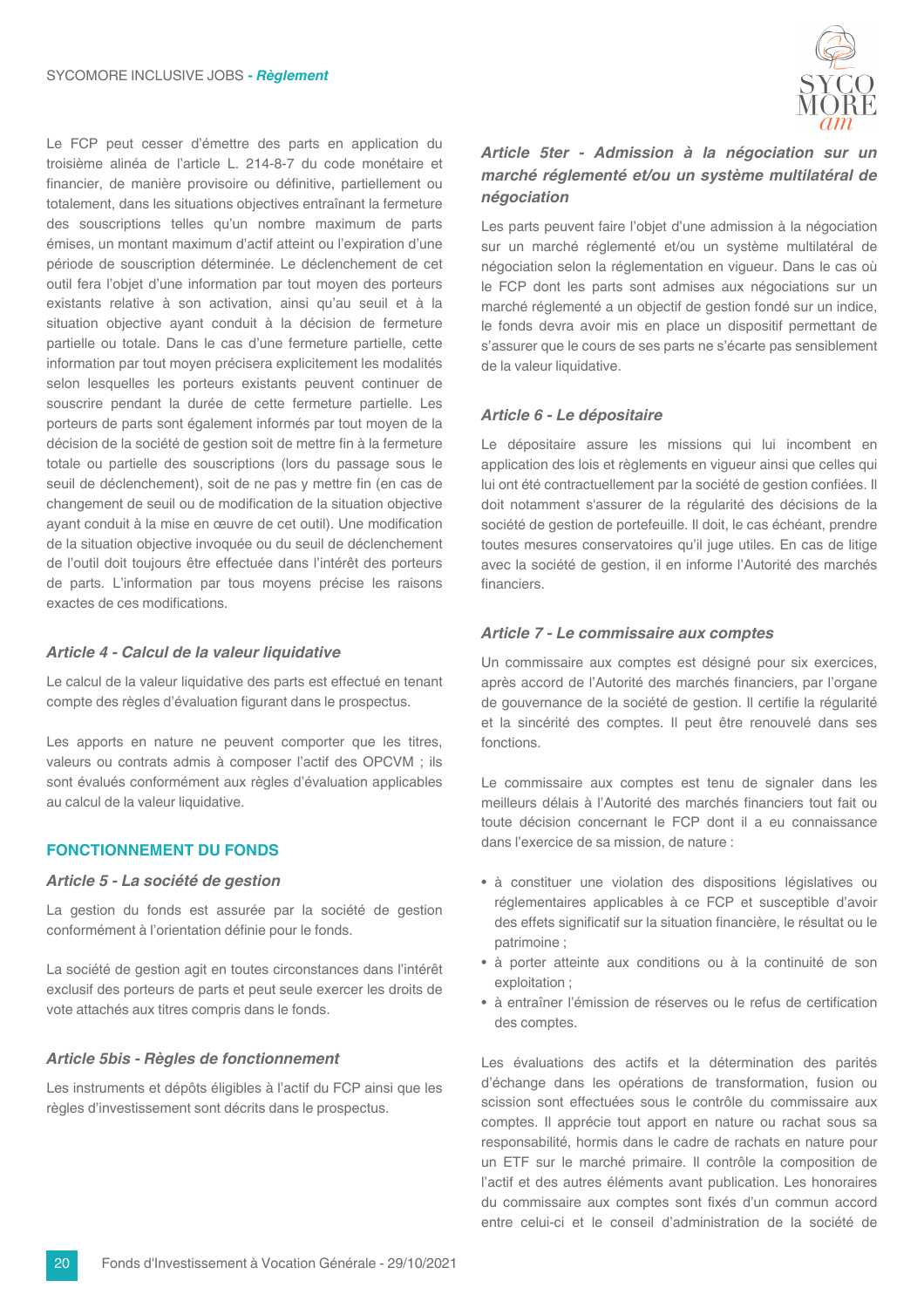gestion au vu d'un programme de travail précisant les diligences estimées nécessaires. Il atteste les situations servant de base à la distribution d'acomptes. Ses honoraires sont compris dans les frais de gestion.

#### Article 8 - Les comptes et le rapport de gestion

A la clôture de chaque exercice, la société de gestion, établit les documents de synthèse et établit un rapport sur la gestion du fonds pendant l'exercice écoulé.

L'inventaire est attesté par le dépositaire et l'ensemble des documents ci-dessus est contrôlé par le commissaire aux comptes.

La société de gestion tient ces documents à la disposition des porteurs de parts dans les quatre mois suivant la clôture de l'exercice et les informe du montant des revenus auxquels ils ont droit : ces documents sont soit transmis par courrier à la demande expresse des porteurs de parts, soit mis à leur disposition à la société de gestion.

#### **MODALITES D'AFFECTATION DES SOMMES DISTRIBUABLES**

#### Article 9 - Modalités d'affectation des sommes distribuables

Le résultat net de l'exercice est égal au montant des intérêts, arrérages, dividendes, primes et lots, jetons de présence ainsi que tous produits relatifs aux titres constituant le portefeuille du fonds majoré du produit des sommes momentanément disponibles et diminué des frais de gestion et de la charge des emprunts.

Les sommes distribuables sont constituées par :

1- Le résultat net augmenté du report à nouveau et majoré ou diminué du solde du compte de régularisation des revenus : 2- Les plus-values réalisées, nettes de frais, diminuées de moins-values réalisées, nettes de frais, constatées au cours de l'exercice, augmentées des plus-values nettes de même nature constatées au cours d'exercices antérieurs n'ayant pas fait l'objet d'une distribution ou d'une capitalisation et diminuées ou augmentées du solde du compte de régularisation des plus-values.

Les sommes mentionnées au 1° et au 2° peuvent être distribuées, en tout ou partie, indépendamment l'une de l'autre. La société de gestion décide de la répartition des sommes distribuables. Pour chaque catégorie de parts le cas échéant, il est possible d'opter pour l'une des formules suivantes :

- la capitalisation : les sommes distribuables sont intégralement capitalisées à l'exception de celles qui font l'objet d'une distribution obligatoire en vertu de la loi ;



- la distribution (avec possibilité de distribuer des acomptes) :
- de l'intégralité des sommes distribuables (totalité des sommes mentionnées au 1° et 2°) aux arrondis près :
- o des sommes distribuables mentionnées au 1° aux arrondis près :
- o des sommes distribuables mentionnées au 2° aux arrondis près ;
- pour les FCP qui souhaitent conserver la liberté de capitaliser et/ou distribuer tout ou partie des sommes distribuables, la société de gestion décide chaque année de l'affectation des sommes distribuables mentionnées au 1° et 2°, avec possibilité de distribuer des acomptes.

#### **FUSION - SCISSION - DISSOLUTION - LIQUIDATION**

#### Article 10 - Fusion & scission

La société de gestion peut soit faire apport, en totalité ou en partie, des actifs compris dans le fonds à un autre OPC, soit scinder le fonds en deux ou plusieurs autres fonds communs de placement.

Ces opérations de fusion ou de scission ne peuvent être réalisées qu'après que les porteurs en ont été avisés. Elles donnent lieu à la délivrance d'une nouvelle attestation précisant le nombre de parts détenues par chaque porteur.

#### **Article 11 - Dissolution & prorogation**

Si les actifs du fonds demeurent inférieurs, pendant trente jours, au montant fixé à l'article 2 ci-dessus, la société de gestion en informe l'Autorité des marchés financiers et procède, sauf opération de fusion avec un autre fonds commun de placement, à la dissolution du fonds.

La société de gestion peut dissoudre par anticipation le fonds ; elle informe les porteurs de parts de sa décision et à partir de cette date les demandes de souscription ou de rachat ne sont plus acceptées.

La société de gestion procède également à la dissolution du fonds en cas de demande de rachat de la totalité des parts, de cessation de fonction du dépositaire, lorsqu'aucun autre dépositaire n'a été désigné, ou à l'expiration de la durée du fonds, si celle-ci n'a pas été prorogée.

La société de gestion informe l'Autorité des marchés financiers par courrier de la date et de la procédure de dissolution retenue. Ensuite, elle adresse à l'Autorité des marchés financiers le rapport du commissaire aux comptes.

La prorogation d'un fonds peut être décidée par la société de gestion en accord avec le dépositaire. Sa décision doit être prise au moins 3 mois avant l'expiration de la durée prévue pour le fonds et portée à la connaissance des porteurs de parts et de